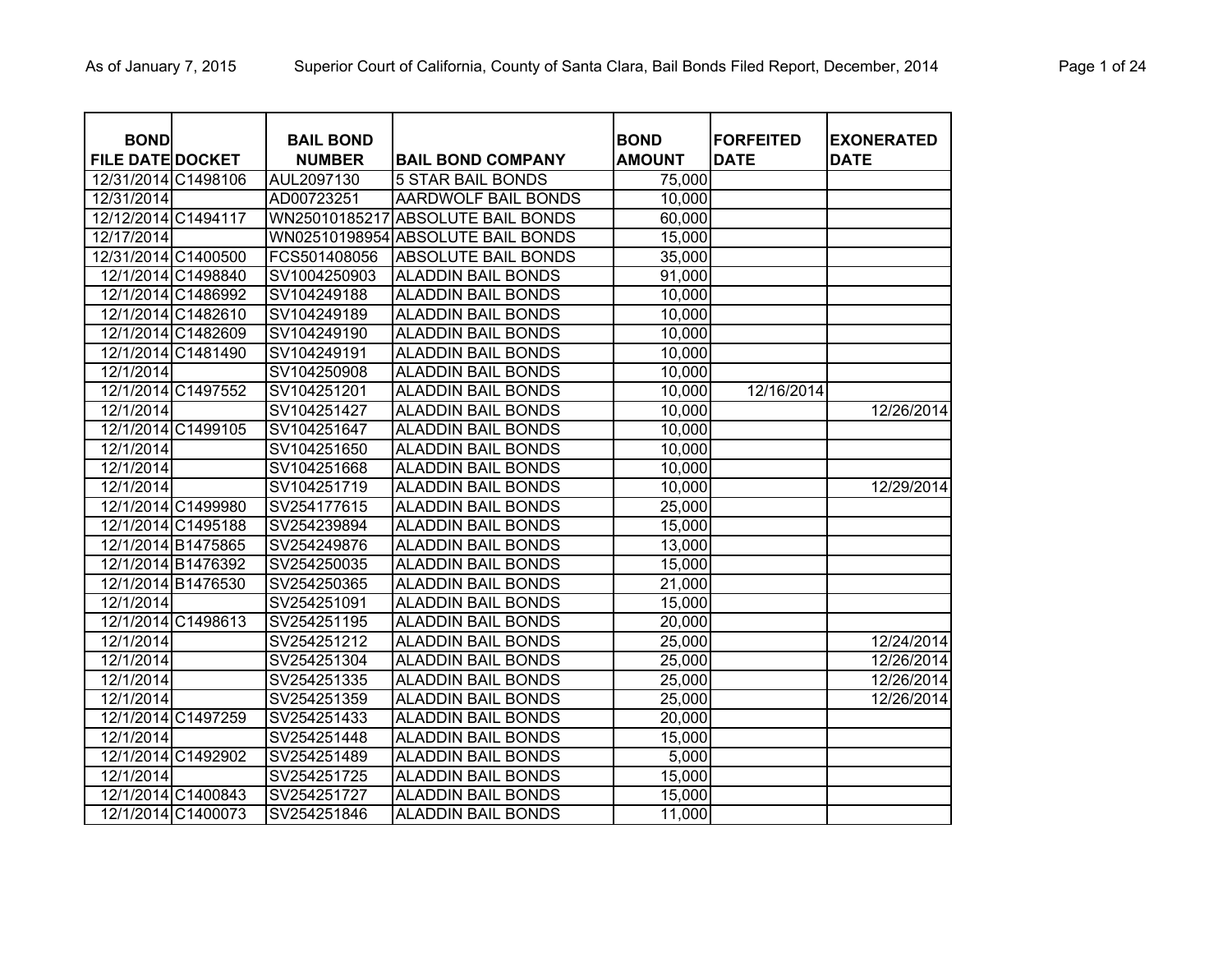| <b>BOND</b><br><b>FILE DATE DOCKET</b> |                    | <b>BAIL BOND</b><br><b>NUMBER</b> | <b>BAIL BOND COMPANY</b>  | <b>BOND</b><br><b>AMOUNT</b> | <b>FORFEITED</b><br><b>DATE</b> | <b>EXONERATED</b><br><b>DATE</b> |
|----------------------------------------|--------------------|-----------------------------------|---------------------------|------------------------------|---------------------------------|----------------------------------|
|                                        | 12/1/2014 B1369298 | SV504250139                       | <b>ALADDIN BAIL BONDS</b> | 50,000                       |                                 |                                  |
|                                        | 12/1/2014 B1476294 | SV504250261                       | <b>ALADDIN BAIL BONDS</b> | 25,000                       |                                 |                                  |
| 12/1/2014                              |                    | SV504250874                       | <b>ALADDIN BAIL BONDS</b> | 25,000                       |                                 | 12/23/2014                       |
| 12/1/2014                              |                    | SV504251115                       | <b>ALADDIN BAIL BONDS</b> | 30,000                       |                                 | 12/24/2014                       |
| 12/1/2014                              |                    | SV504251717                       | <b>ALADDIN BAIL BONDS</b> | 25,000                       |                                 | 12/29/2014                       |
|                                        | 12/1/2014 CC762031 | SV504251754                       | <b>ALADDIN BAIL BONDS</b> | 50,000                       |                                 |                                  |
|                                        | 12/1/2014 B1476485 | SV54250140                        | <b>ALADDIN BAIL BONDS</b> | 1,000                        |                                 |                                  |
|                                        | 12/1/2014 B1475006 | SV54250359                        | <b>ALADDIN BAIL BONDS</b> | 5,000                        |                                 |                                  |
|                                        | 12/1/2014 C1495501 | SV54250667                        | <b>ALADDIN BAIL BONDS</b> | 5,000                        |                                 |                                  |
| 12/1/2014                              |                    | SV54251432                        | <b>ALADDIN BAIL BONDS</b> | 5,000                        |                                 |                                  |
| 12/2/2014                              |                    | SV104251928                       | <b>ALADDIN BAIL BONDS</b> | 10,000                       |                                 |                                  |
|                                        | 12/2/2014 C1479110 | SV104252035                       | <b>ALADDIN BAIL BONDS</b> | 6,000                        |                                 |                                  |
|                                        | 12/2/2014 C1497809 | SV104252036                       | <b>ALADDIN BAIL BONDS</b> | 7,500                        |                                 |                                  |
| 12/2/2014                              |                    | SV504252038                       | <b>ALADDIN BAIL BONDS</b> | 50,000                       |                                 | 12/29/2014                       |
|                                        | 12/3/2014 C1499066 | SV1004252237                      | <b>ALADDIN BAIL BONDS</b> | 56,000                       | 12/16/2014                      |                                  |
|                                        | 12/3/2014 F1453673 | SV1042514853                      | <b>ALADDIN BAIL BONDS</b> | 5,000                        |                                 |                                  |
|                                        | 12/3/2014 F1553874 | SV104251495                       | <b>ALADDIN BAIL BONDS</b> | 6,000                        |                                 |                                  |
|                                        | 12/3/2014 C1498981 | SV104252113                       | <b>ALADDIN BAIL BONDS</b> | 10,000                       |                                 |                                  |
|                                        | 12/3/2014 C1479026 | SV254249451                       | <b>ALADDIN BAIL BONDS</b> | 20,000                       |                                 |                                  |
|                                        | 12/3/2014 B1476030 | SV254251621                       | <b>ALADDIN BAIL BONDS</b> | 25,000                       | 12/5/2014                       |                                  |
| 12/3/2014                              |                    | SV254251633                       | <b>ALADDIN BAIL BONDS</b> | 15,000                       |                                 | 12/28/2014                       |
|                                        | 12/3/2014 C1478362 | SV254252180                       | <b>ALADDIN BAIL BONDS</b> | 20,000                       |                                 |                                  |
|                                        | 12/3/2014 C1490726 | SV254252301                       | <b>ALADDIN BAIL BONDS</b> | 15,000                       |                                 |                                  |
|                                        | 12/3/2014 C1499107 | SV254252302                       | <b>ALADDIN BAIL BONDS</b> | 20,000                       | 12/16/2014                      |                                  |
|                                        | 12/3/2014 C1495226 | SV504252114                       | <b>ALADDIN BAIL BONDS</b> | 40,000                       |                                 |                                  |
|                                        | 12/4/2014 B1367075 | SV104251743                       | <b>ALADDIN BAIL BONDS</b> | 5,000                        |                                 |                                  |
|                                        | 12/4/2014 B1474730 | SV104252204                       | <b>ALADDIN BAIL BONDS</b> | 10,000                       |                                 |                                  |
|                                        | 12/4/2014 B1369506 | SV254251504                       | <b>ALADDIN BAIL BONDS</b> | 20,000                       |                                 |                                  |
| 12/4/2014 B1471641                     |                    | SV504250881                       | <b>ALADDIN BAIL BONDS</b> | 50,000                       |                                 |                                  |
|                                        | 12/5/2014 F1452994 | SV104252456                       | <b>ALADDIN BAIL BONDS</b> | 10,000                       |                                 |                                  |
|                                        | 12/5/2014 C1494615 | SV254250721                       | <b>ALADDIN BAIL BONDS</b> | 15,000                       |                                 |                                  |
|                                        | 12/5/2014 C1494736 | SV254251612                       | <b>ALADDIN BAIL BONDS</b> | 20,000                       |                                 |                                  |
|                                        | 12/5/2014 C1400505 | SV254252522                       | <b>ALADDIN BAIL BONDS</b> | 10,000                       |                                 |                                  |
|                                        | 12/5/2014 C1350774 | SV254252631                       | <b>ALADDIN BAIL BONDS</b> | 20,000                       |                                 |                                  |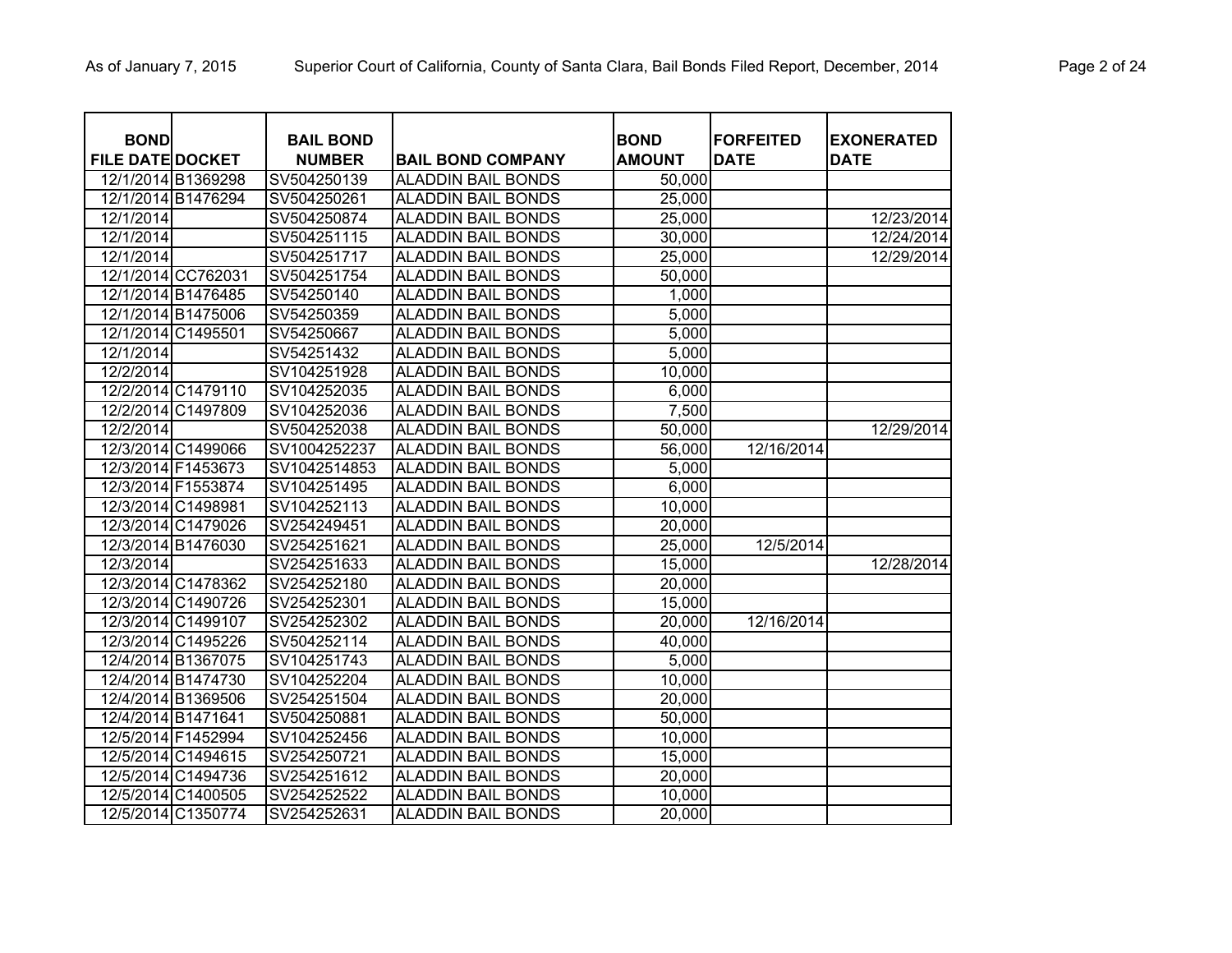| <b>BOND</b><br><b>FILE DATE DOCKET</b> |                    | <b>BAIL BOND</b><br><b>NUMBER</b> | <b>BAIL BOND COMPANY</b>  | <b>BOND</b><br><b>AMOUNT</b> | <b>FORFEITED</b><br><b>DATE</b> | <b>EXONERATED</b><br><b>DATE</b> |
|----------------------------------------|--------------------|-----------------------------------|---------------------------|------------------------------|---------------------------------|----------------------------------|
|                                        | 12/5/2014 C1498900 | SV254252733                       | <b>ALADDIN BAIL BONDS</b> | 20,000                       |                                 |                                  |
|                                        | 12/5/2014 C1496300 | SV504250786                       | <b>ALADDIN BAIL BONDS</b> | 31,000                       |                                 |                                  |
|                                        | 12/5/2014 C1497182 | SV504252154                       | <b>ALADDIN BAIL BONDS</b> | 50,000                       |                                 |                                  |
|                                        | 12/5/2014 C1484942 | SV504252189                       | <b>ALADDIN BAIL BONDS</b> | 50,000                       |                                 |                                  |
| 12/5/2014                              |                    | SV504252550                       | <b>ALADDIN BAIL BONDS</b> | 40,000                       |                                 |                                  |
|                                        | 12/5/2014 C1483303 | SV54251383                        | <b>ALADDIN BAIL BONDS</b> | 5,000                        |                                 |                                  |
|                                        | 12/8/2014 C1499480 | SV1004252935                      | <b>ALADDIN BAIL BONDS</b> | 85,000                       | 12/18/2014                      |                                  |
| 12/8/2014                              |                    | SV1004253090                      | <b>ALADDIN BAIL BONDS</b> | 50,000                       |                                 |                                  |
| 12/8/2014                              |                    | SV1004253317                      | <b>ALADDIN BAIL BONDS</b> | 70,000                       |                                 | 1/2/2015                         |
|                                        | 12/8/2014 C1356857 | SV104253192                       | <b>ALADDIN BAIL BONDS</b> | 5,000                        |                                 |                                  |
| 12/8/2014                              |                    | SV104253312                       | <b>ALADDIN BAIL BONDS</b> | 10,000                       |                                 |                                  |
|                                        | 12/8/2014 C1497687 | SV254252803                       | <b>ALADDIN BAIL BONDS</b> | 10,000                       |                                 |                                  |
|                                        | 12/8/2014 C1497818 | SV254252825                       | <b>ALADDIN BAIL BONDS</b> | 20,000                       | 12/9/2014                       |                                  |
|                                        | 12/8/2014 C1498533 | SV254252914                       | <b>ALADDIN BAIL BONDS</b> | 20,000                       |                                 |                                  |
| 12/8/2014                              |                    | SV254253137                       | <b>ALADDIN BAIL BONDS</b> | 25,000                       |                                 | 1/2/2015                         |
|                                        | 12/8/2014 C1488245 | SV254253255                       | <b>ALADDIN BAIL BONDS</b> | 25,000                       |                                 |                                  |
| 12/8/2014                              |                    | SV254253265                       | <b>ALADDIN BAIL BONDS</b> | 25,000                       |                                 |                                  |
|                                        | 12/8/2014 C1499763 | SV504252784                       | <b>ALADDIN BAIL BONDS</b> | 47,000                       | 12/18/2014                      |                                  |
| 12/8/2014                              |                    | SV504252863                       | <b>ALADDIN BAIL BONDS</b> | 50,000                       |                                 |                                  |
| 12/8/2014                              |                    | SV504253096                       | <b>ALADDIN BAIL BONDS</b> | 25,000                       |                                 | 1/2/2015                         |
|                                        | 12/8/2014 C1121178 | SV504253115                       | <b>ALADDIN BAIL BONDS</b> | 50,000                       |                                 |                                  |
|                                        | 12/8/2014 C1488652 | SV54252809                        | <b>ALADDIN BAIL BONDS</b> | 5,000                        |                                 |                                  |
|                                        | 12/9/2014 B1475781 | SV1004252345                      | <b>ALADDIN BAIL BONDS</b> | 80,000                       |                                 |                                  |
|                                        | 12/9/2014 B1260727 | SV104249446                       | <b>ALADDIN BAIL BONDS</b> | 10,000                       |                                 |                                  |
|                                        | 12/9/2014 B1474891 | SV104250889                       | <b>ALADDIN BAIL BONDS</b> | 5,000                        |                                 |                                  |
|                                        | 12/9/2014 C1497262 | SV254252346                       | <b>ALADDIN BAIL BONDS</b> | 20,000                       |                                 |                                  |
|                                        | 12/9/2014 B1476295 | SV254252469                       | <b>ALADDIN BAIL BONDS</b> | 23,000                       |                                 |                                  |
|                                        | 12/9/2014 C1499586 | SV254253529                       | <b>ALADDIN BAIL BONDS</b> | 25,000                       |                                 |                                  |
|                                        | 12/9/2014 C1491909 | SV504222012                       | <b>ALADDIN BAIL BONDS</b> | 50,000                       |                                 |                                  |
|                                        | 12/9/2014 B1476496 | SV504252435                       | <b>ALADDIN BAIL BONDS</b> | 30,500                       |                                 |                                  |
|                                        | 12/9/2014 B1476079 | SV504252626                       | <b>ALADDIN BAIL BONDS</b> | 50,000                       |                                 |                                  |
| 12/10/2014 F1452621                    |                    | SV104253620                       | <b>ALADDIN BAIL BONDS</b> | 7,500                        |                                 |                                  |
| 12/10/2014                             |                    | SV104253664                       | <b>ALADDIN BAIL BONDS</b> | 5,000                        |                                 |                                  |
| 12/10/2014 C1497361                    |                    | SV104253819                       | <b>ALADDIN BAIL BONDS</b> | 10,000                       |                                 |                                  |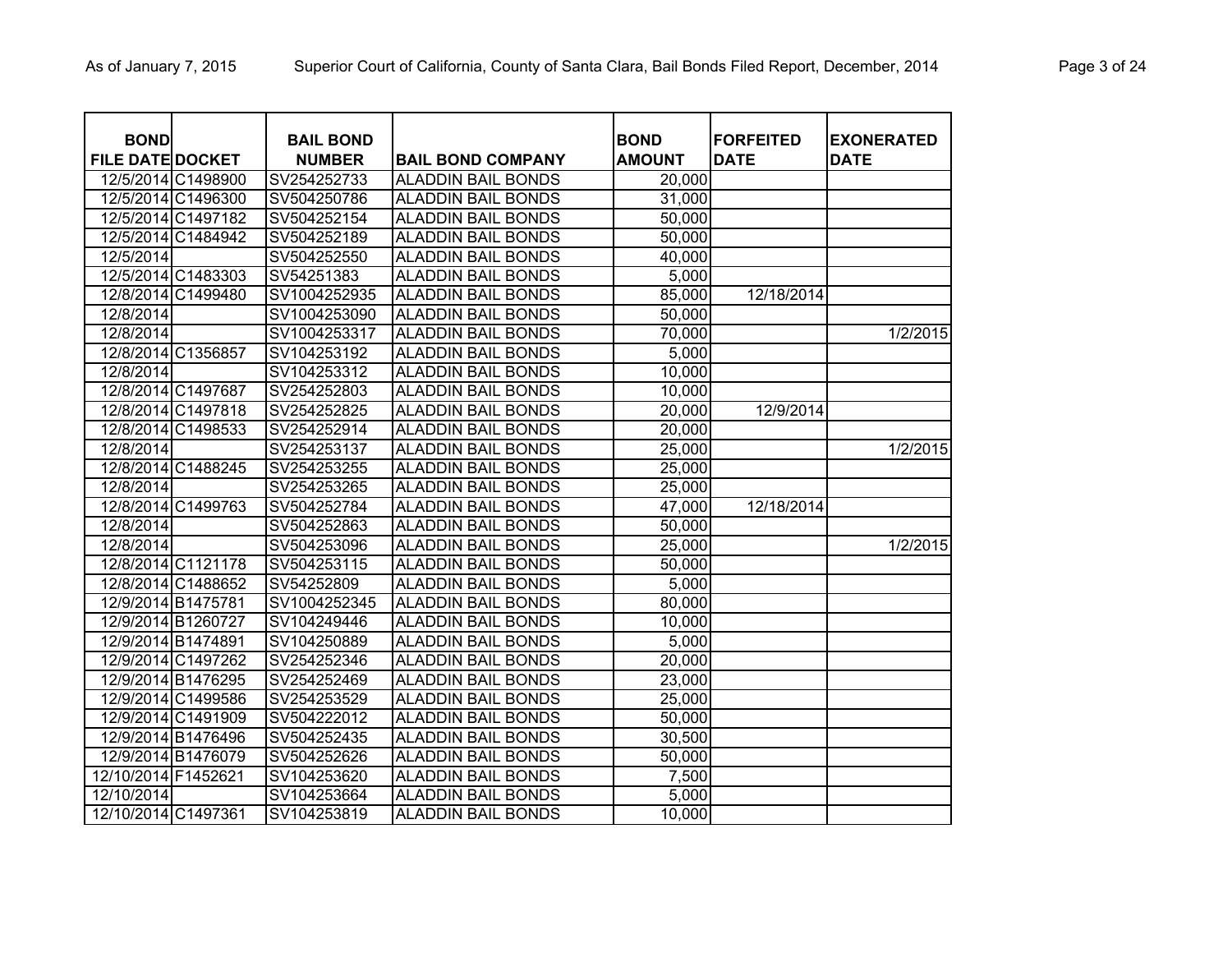| <b>BOND</b>             | <b>BAIL BOND</b> |                           | <b>BOND</b>   | <b>FORFEITED</b> | <b>EXONERATED</b> |
|-------------------------|------------------|---------------------------|---------------|------------------|-------------------|
| <b>FILE DATE DOCKET</b> | <b>NUMBER</b>    | <b>BAIL BOND COMPANY</b>  | <b>AMOUNT</b> | <b>DATE</b>      | <b>DATE</b>       |
| 12/10/2014 C1493844     | SV104253904      | <b>ALADDIN BAIL BONDS</b> | 7,500         |                  |                   |
| 12/10/2014 C1355684     | SV104253922      | <b>ALADDIN BAIL BONDS</b> | 6,000         |                  |                   |
| 12/10/2014 C1082350     | SV254252191      | <b>ALADDIN BAIL BONDS</b> | 15,000        |                  |                   |
| 12/10/2014              | SV254253608      | <b>ALADDIN BAIL BONDS</b> | 20,000        |                  |                   |
| 12/10/2014 F1453730     | SV254253627      | <b>ALADDIN BAIL BONDS</b> | 20,000        |                  |                   |
| 12/10/2014 C1499883     | SV254253812      | <b>ALADDIN BAIL BONDS</b> | 15,500        |                  |                   |
| 12/10/2014              | SV254253888      | <b>ALADDIN BAIL BONDS</b> | 12,500        |                  |                   |
| 12/10/2014 C1484950     | SV254253894      | <b>ALADDIN BAIL BONDS</b> | 20,000        |                  |                   |
| 12/10/2014 C1499028     | SV254253937      | <b>ALADDIN BAIL BONDS</b> | 11,500        |                  |                   |
| 12/10/2014 F1452589     | SV504252585      | <b>ALADDIN BAIL BONDS</b> | 50,000        |                  |                   |
| 12/10/2014 CC958398     | SV504253680      | <b>ALADDIN BAIL BONDS</b> | 50,000        |                  | 12/15/2014        |
| 12/10/2014 C1499027     | SV504253682      | <b>ALADDIN BAIL BONDS</b> | 45,000        |                  |                   |
| 12/10/2014 C1238117     | SV504253811      | <b>ALADDIN BAIL BONDS</b> | 25,000        |                  |                   |
| 12/10/2014 C1497564     | SV504253833      | <b>ALADDIN BAIL BONDS</b> | 45,000        |                  |                   |
| 12/10/2014 C1112385     | SV504253892      | <b>ALADDIN BAIL BONDS</b> | 50,000        |                  |                   |
| 12/10/2014 C1498892     | SV504253919      | <b>ALADDIN BAIL BONDS</b> | 45,000        |                  |                   |
| 12/10/2014 C1496660     | SV54252016       | <b>ALADDIN BAIL BONDS</b> | 5,000         |                  |                   |
| 12/10/2014              | SV54253832       | <b>ALADDIN BAIL BONDS</b> | 5,000         |                  |                   |
| 12/10/2014 C1474537     | SV54253921       | <b>ALADDIN BAIL BONDS</b> | 5,000         |                  |                   |
| 12/11/2014 F1349250     | SV254253409      | <b>ALADDIN BAIL BONDS</b> | 15,000        |                  |                   |
| 12/11/2014 B1476291     | SV504253149      | <b>ALADDIN BAIL BONDS</b> | 20,000        |                  |                   |
| 12/11/2014 B1476342     | SV504253239      | <b>ALADDIN BAIL BONDS</b> | 35,000        |                  |                   |
| 12/11/2014 B1474100     | SV54253621       | <b>ALADDIN BAIL BONDS</b> | 5,000         |                  |                   |
| 12/11/2014 B1474375     | SV54253622       | <b>ALADDIN BAIL BONDS</b> | 5,000         |                  |                   |
| 12/11/2014 C1497652     | SV54254065       | <b>ALADDIN BAIL BONDS</b> | 1,000         |                  |                   |
| 12/12/2014 C1498462     | SV1004253924     | <b>ALADDIN BAIL BONDS</b> | 86,000        |                  |                   |
| 12/12/2014 C1497846     | SV1004254084     | <b>ALADDIN BAIL BONDS</b> | 76,000        |                  |                   |
| 12/12/2014 C1105896     | SV1004254310     | <b>ALADDIN BAIL BONDS</b> | 50,000        |                  |                   |
| 12/12/2014 B1470682     | SV104253673      | <b>ALADDIN BAIL BONDS</b> | 6,000         |                  |                   |
| 12/12/2014 C1487056     | SV104254130      | <b>ALADDIN BAIL BONDS</b> | 10,000        |                  |                   |
| 12/12/2014 C1491174     | SV104254138      | <b>ALADDIN BAIL BONDS</b> | 10,000        |                  |                   |
| 12/12/2014 C1491069     | SV104254139      | <b>ALADDIN BAIL BONDS</b> | 10,000        |                  |                   |
| 12/12/2014 C1493622     | SV104254161      | <b>ALADDIN BAIL BONDS</b> | 10,000        |                  |                   |
| 12/12/2014              | SV104254169      | <b>ALADDIN BAIL BONDS</b> | 5,000         |                  |                   |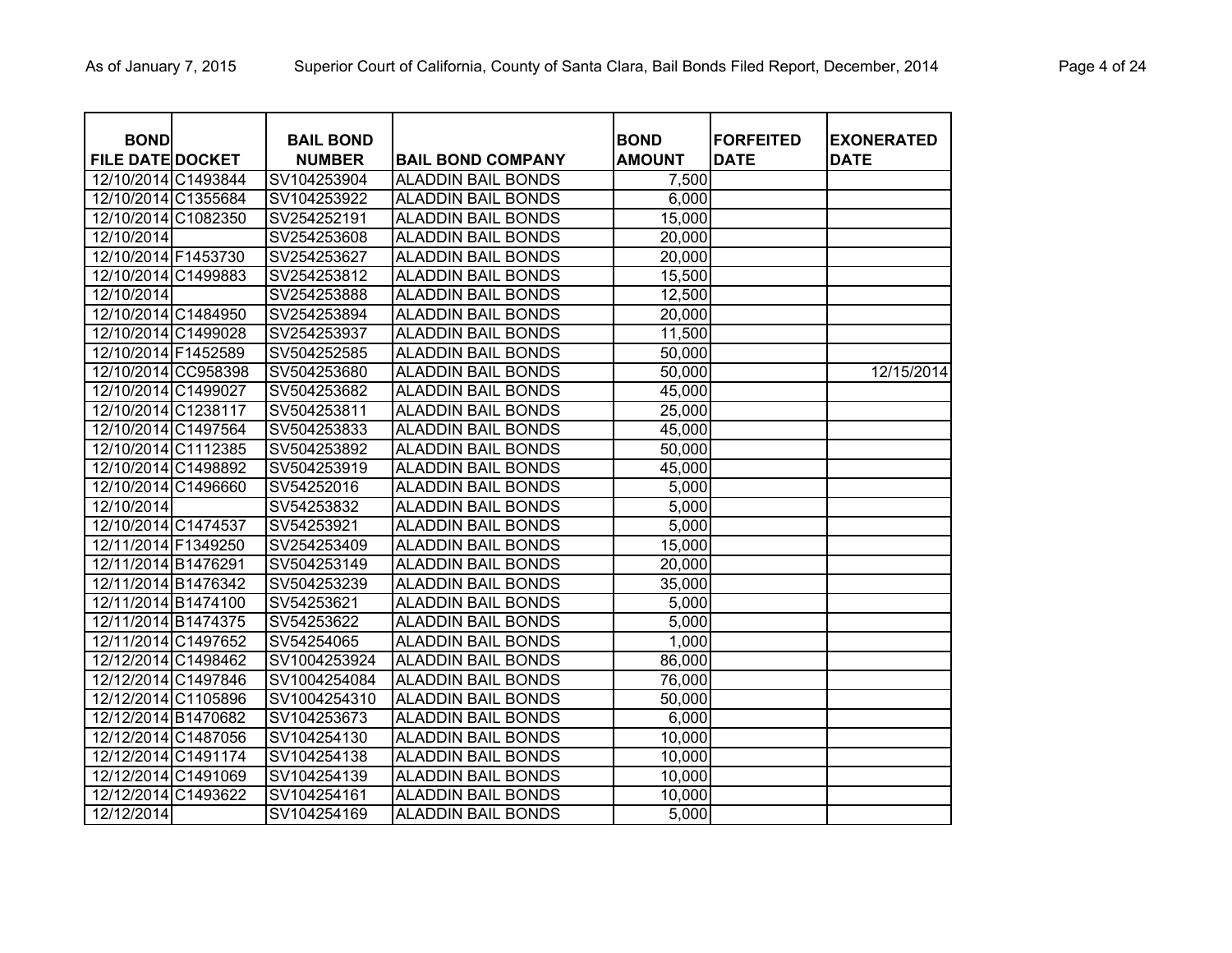| <b>BOND</b><br><b>FILE DATE DOCKET</b> | <b>BAIL BOND</b><br><b>NUMBER</b> | <b>BAIL BOND COMPANY</b>  | <b>BOND</b><br><b>AMOUNT</b> | <b>FORFEITED</b><br><b>DATE</b> | <b>EXONERATED</b><br><b>DATE</b> |
|----------------------------------------|-----------------------------------|---------------------------|------------------------------|---------------------------------|----------------------------------|
| 12/12/2014 C1499263                    | SV104254184                       | <b>ALADDIN BAIL BONDS</b> | 10,000                       |                                 |                                  |
| 12/12/2014 C1497043                    | SV104254206                       | <b>ALADDIN BAIL BONDS</b> | 10,000                       |                                 |                                  |
| 12/12/2014 B1475174                    | SV104254328                       | <b>ALADDIN BAIL BONDS</b> | 5,000                        |                                 |                                  |
| 12/12/2014 C1371826                    | SV254250324                       | <b>ALADDIN BAIL BONDS</b> | 20,000                       |                                 |                                  |
| 12/12/2014 C1499267                    | SV254253975                       | <b>ALADDIN BAIL BONDS</b> | 25,000                       |                                 |                                  |
| 12/12/2014 C1487886                    | SV254254136                       | ALADDIN BAIL BONDS        | 25,000                       |                                 |                                  |
| 12/12/2014 C1496357                    | SV254254305                       | ALADDIN BAIL BONDS        | 15,000                       |                                 |                                  |
| 12/12/2014                             | SV254254418                       | ALADDIN BAIL BONDS        | 5,000                        |                                 |                                  |
| 12/12/2014 C1481199                    | SV504252172                       | ALADDIN BAIL BONDS        | 40,000                       |                                 |                                  |
| 12/12/2014 F1452589                    | SV504253478                       | ALADDIN BAIL BONDS        | 35,000                       |                                 |                                  |
| 12/12/2014 C1495488                    | SV504254085                       | ALADDIN BAIL BONDS        | 40,000                       |                                 |                                  |
| 12/12/2014 C1490976                    | SV504254183                       | ALADDIN BAIL BONDS        | 30,000                       |                                 |                                  |
| 12/12/2014 B1476284                    | SV54253914                        | ALADDIN BAIL BONDS        | 5,000                        |                                 |                                  |
| 12/12/2014 C1496026                    | SV54254144                        | ALADDIN BAIL BONDS        | 5,000                        |                                 |                                  |
| 12/12/2014 C1368269                    | SV54254468                        | ALADDIN BAIL BONDS        | 2,000                        | 12/12/2014                      |                                  |
| 12/15/2014 B1476171                    | SV1004254285                      | <b>ALADDIN BAIL BONDS</b> | 60,000                       |                                 |                                  |
| 12/15/2014                             | SV1004254746                      | <b>ALADDIN BAIL BONDS</b> | 51,000                       |                                 |                                  |
| 12/15/2014                             | SV104254170                       | ALADDIN BAIL BONDS        | 10,000                       |                                 |                                  |
| 12/15/2014 B1472864                    | SV104254327                       | ALADDIN BAIL BONDS        | 10,000                       |                                 |                                  |
| 12/15/2014 C1496270                    | SV104254904                       | ALADDIN BAIL BONDS        | 8,000                        |                                 |                                  |
| 12/15/2014 C1499982                    | SV104254969                       | ALADDIN BAIL BONDS        | 10,000                       |                                 |                                  |
| 12/15/2014 B1471897                    | SV254254073                       | <b>ALADDIN BAIL BONDS</b> | 25,000                       |                                 |                                  |
| 12/15/2014 B1475766                    | SV254254469                       | <b>ALADDIN BAIL BONDS</b> | 20,000                       |                                 |                                  |
| 12/15/2014                             | SV254254897                       | <b>ALADDIN BAIL BONDS</b> | 25,000                       |                                 |                                  |
| 12/15/2014 C1494554                    | SV254254915                       | <b>ALADDIN BAIL BONDS</b> | 22,000                       |                                 |                                  |
| 12/15/2014 C1493143                    | SV254254917                       | <b>ALADDIN BAIL BONDS</b> | 20,000                       |                                 |                                  |
| 12/15/2014 C1494513                    | SV504254456                       | <b>ALADDIN BAIL BONDS</b> | 25,000                       |                                 |                                  |
| 12/15/2014 C1483124                    | SV504254916                       | <b>ALADDIN BAIL BONDS</b> | 35,000                       |                                 |                                  |
| 12/15/2014 C1482566                    | SV504254934                       | <b>ALADDIN BAIL BONDS</b> | 50,000                       |                                 |                                  |
| 12/15/2014                             | SV504255043                       | <b>ALADDIN BAIL BONDS</b> | 10,000                       |                                 |                                  |
| 12/15/2014                             | SV504255070                       | <b>ALADDIN BAIL BONDS</b> | 30,000                       |                                 |                                  |
| 12/15/2014                             | SV504255143                       | <b>ALADDIN BAIL BONDS</b> | 30,000                       |                                 |                                  |
| 12/15/2014 C1495070                    | SV54254888                        | <b>ALADDIN BAIL BONDS</b> | 5,000                        |                                 |                                  |
| 12/16/2014 C1499314                    | SV104255346                       | <b>ALADDIN BAIL BONDS</b> | 10,000                       |                                 |                                  |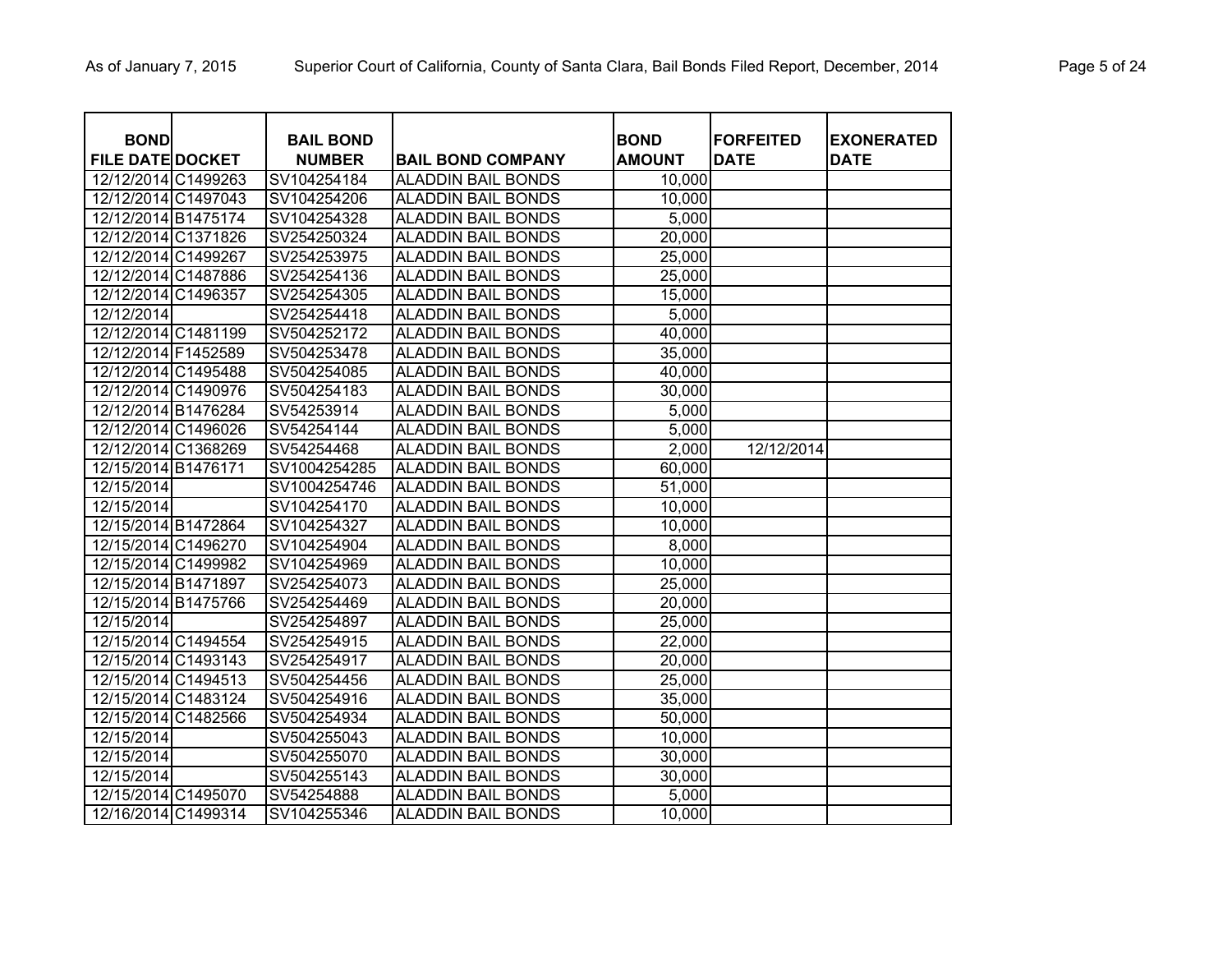| <b>BOND</b>             | <b>BAIL BOND</b> |                           | <b>BOND</b>   | <b>FORFEITED</b> | <b>EXONERATED</b> |
|-------------------------|------------------|---------------------------|---------------|------------------|-------------------|
| <b>FILE DATE DOCKET</b> | <b>NUMBER</b>    | <b>BAIL BOND COMPANY</b>  | <b>AMOUNT</b> | <b>DATE</b>      | <b>DATE</b>       |
| 12/16/2014 C1499533     | SV1504255272     | <b>ALADDIN BAIL BONDS</b> | 107,000       |                  |                   |
| 12/16/2014 F1453485     | SV254254644      | <b>ALADDIN BAIL BONDS</b> | 20,000        |                  |                   |
| 12/16/2014 C1400157     | SV254255234      | <b>ALADDIN BAIL BONDS</b> | 11,000        |                  |                   |
| 12/16/2014 C1497283     | SV504254451      | <b>ALADDIN BAIL BONDS</b> | 25,000        |                  |                   |
| 12/16/2014 C1481475     | SV504255312      | <b>ALADDIN BAIL BONDS</b> | 35,000        |                  |                   |
| 12/16/2014 C1485842     | SV504255313      | <b>ALADDIN BAIL BONDS</b> | 50,000        |                  |                   |
| 12/16/2014              | SV504255314      | <b>ALADDIN BAIL BONDS</b> | 26,000        |                  |                   |
| 12/16/2014 F1453434     | SV54254645       | <b>ALADDIN BAIL BONDS</b> | 5,000         |                  |                   |
| 12/16/2014 C1483863     | SV54255307       | <b>ALADDIN BAIL BONDS</b> | 5,000         |                  |                   |
| 12/16/2014 C1491939     | SV54255308       | <b>ALADDIN BAIL BONDS</b> | 5,000         |                  |                   |
| 12/16/2014 C1475026     | SV54255309       | <b>ALADDIN BAIL BONDS</b> | 5,000         |                  |                   |
| 12/16/2014 C1489034     | SV54255310       | <b>ALADDIN BAIL BONDS</b> | 5,000         |                  |                   |
| 12/16/2014 C1482728     | SV54255311       | <b>ALADDIN BAIL BONDS</b> | 5,000         |                  |                   |
| 12/17/2014 B1475294     | SV1004255368     | <b>ALADDIN BAIL BONDS</b> | 75,000        |                  |                   |
| 12/17/2014 C1499867     | SV1004255467     | <b>ALADDIN BAIL BONDS</b> | 95,000        |                  |                   |
| 12/17/2014 F1242527     | SV104254814      | <b>ALADDIN BAIL BONDS</b> | 7,500         |                  |                   |
| 12/17/2014 C1495836     | SV254255464      | <b>ALADDIN BAIL BONDS</b> | 25,000        |                  |                   |
| 12/17/2014 B1475051     | SV504255273      | <b>ALADDIN BAIL BONDS</b> | 35,000        |                  |                   |
| 12/17/2014 C1490872     | SV504255446      | <b>ALADDIN BAIL BONDS</b> | 35,000        |                  |                   |
| 12/17/2014              | SV504255460      | <b>ALADDIN BAIL BONDS</b> | 50,000        |                  |                   |
| 12/17/2014              | SV504255518      | <b>ALADDIN BAIL BONDS</b> | 30,000        |                  |                   |
| 12/17/2014 B1262659     | SV54255238       | <b>ALADDIN BAIL BONDS</b> | 2,000         |                  |                   |
| 12/17/2014 B1368550     | SV54255276       | <b>ALADDIN BAIL BONDS</b> | 1,000         |                  |                   |
| 12/18/2014 C1499850     | SV1004255722     | <b>ALADDIN BAIL BONDS</b> | 50,000        |                  |                   |
| 12/18/2014 F1242276     | SV104254813      | <b>ALADDIN BAIL BONDS</b> | 7,500         |                  |                   |
| 12/18/2014 C1369389     | SV104255767      | <b>ALADDIN BAIL BONDS</b> | 6,000         |                  |                   |
| 12/18/2014 C1476982     | SV104255820      | <b>ALADDIN BAIL BONDS</b> | 5,000         |                  |                   |
| 12/18/2014 F1452337     | SV254254999      | <b>ALADDIN BAIL BONDS</b> | 20,000        | 12/30/2014       |                   |
| 12/18/2014              | SV254255031      | <b>ALADDIN BAIL BONDS</b> | 16,000        |                  |                   |
| 12/18/2014 B1472033     | SV254255399      | <b>ALADDIN BAIL BONDS</b> | 25,000        |                  |                   |
| 12/18/2014 C1354628     | SV254255760      | <b>ALADDIN BAIL BONDS</b> | 20,000        |                  |                   |
| 12/18/2014              | SV254255790      | <b>ALADDIN BAIL BONDS</b> | 25,000        |                  |                   |
| 12/18/2014 C1478819     | SV254255817      | <b>ALADDIN BAIL BONDS</b> | 25,000        |                  |                   |
| 12/18/2014 F1453361     | SV504254806      | <b>ALADDIN BAIL BONDS</b> | 25,000        |                  |                   |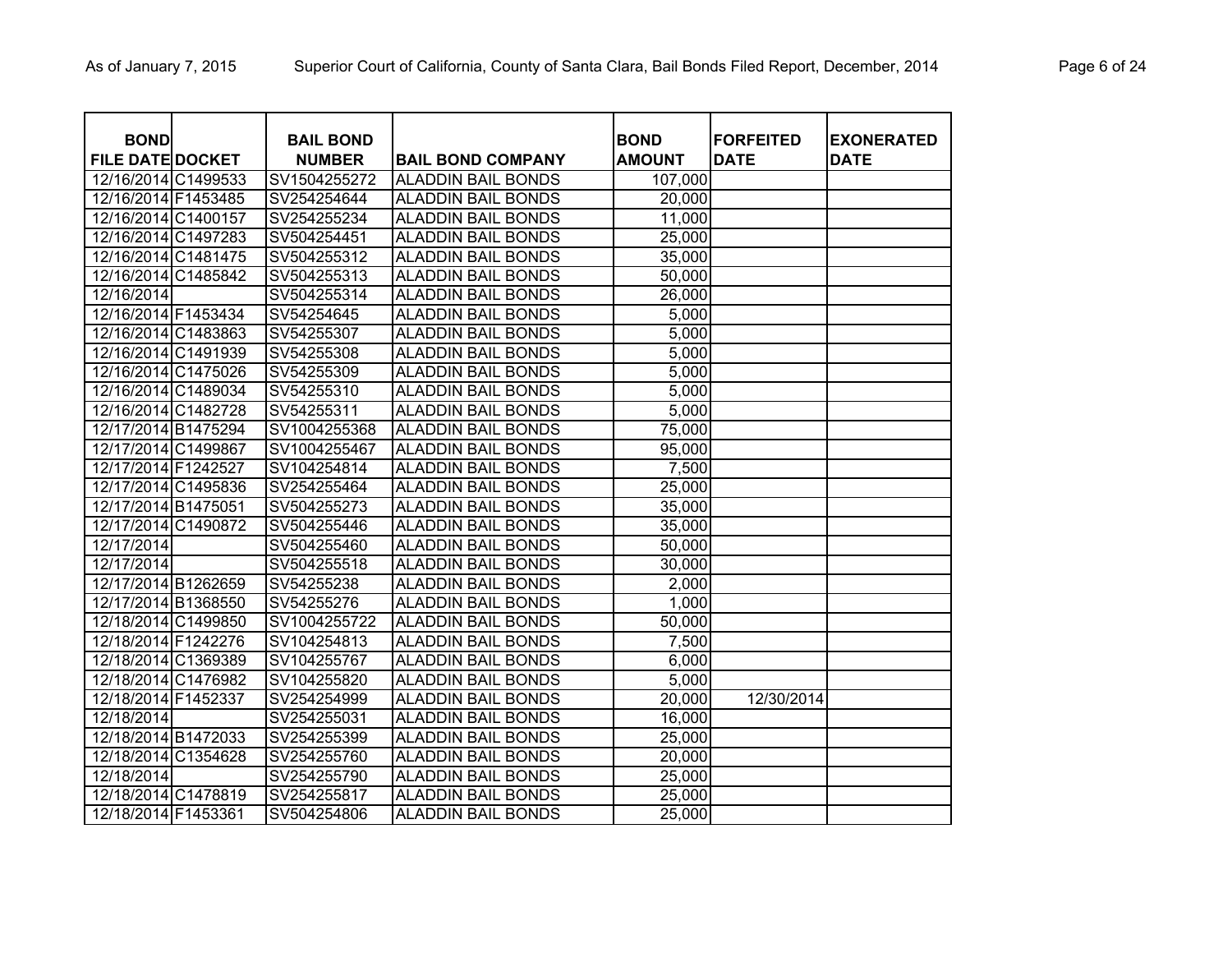| <b>BOND</b><br><b>FILE DATE DOCKET</b> | <b>BAIL BOND</b><br><b>NUMBER</b> | <b>BAIL BOND COMPANY</b>  | <b>BOND</b><br><b>AMOUNT</b> | <b>FORFEITED</b><br><b>DATE</b> | <b>EXONERATED</b><br><b>DATE</b> |
|----------------------------------------|-----------------------------------|---------------------------|------------------------------|---------------------------------|----------------------------------|
| 12/18/2014 F1453708                    | SV504255136                       | <b>ALADDIN BAIL BONDS</b> | 40,000                       |                                 |                                  |
| 12/18/2014 B1472136                    | SV504255489                       | <b>ALADDIN BAIL BONDS</b> | 25,000                       |                                 |                                  |
| 12/18/2014 F1453699                    | SV504255584                       | <b>ALADDIN BAIL BONDS</b> | 35,000                       |                                 |                                  |
| 12/18/2014 C1497708                    | SV504255702                       | <b>ALADDIN BAIL BONDS</b> | 25,000                       |                                 |                                  |
| 12/18/2014 C1485685                    | SV504255759                       | ALADDIN BAIL BONDS        | 50,000                       | 12/31/2014                      |                                  |
| 12/18/2014                             | SV504255769                       | ALADDIN BAIL BONDS        | 25,000                       |                                 |                                  |
| 12/18/2014 C1483200                    | SV54255761                        | ALADDIN BAIL BONDS        | 2,000                        |                                 |                                  |
| 12/18/2014 C1499730                    | SV54255818                        | ALADDIN BAIL BONDS        | 4,000                        |                                 |                                  |
| 12/19/2014 C1358142                    | SV1004253796                      | <b>ALADDIN BAIL BONDS</b> | 100,000                      |                                 |                                  |
| 12/19/2014 C1498117                    | SV1004255899                      | <b>ALADDIN BAIL BONDS</b> | 60,000                       |                                 |                                  |
| 12/19/2014                             | SV104255869                       | ALADDIN BAIL BONDS        | 10,000                       |                                 |                                  |
| 12/19/2014 C1495180                    | SV104255990                       | ALADDIN BAIL BONDS        | 10,000                       |                                 |                                  |
| 12/19/2014 C1400328                    | SV254255965                       | ALADDIN BAIL BONDS        | 15,000                       |                                 |                                  |
| 12/19/2014 C1483060                    | SV254255968                       | ALADDIN BAIL BONDS        | 15,000                       |                                 |                                  |
| 12/19/2014 C1235387                    | SV54254502                        | ALADDIN BAIL BONDS        | 5,000                        |                                 |                                  |
| 12/22/2014 C1498238                    | SV1004256880                      | <b>ALADDIN BAIL BONDS</b> | 100,000                      |                                 |                                  |
| 12/22/2014                             | SV104256109                       | <b>ALADDIN BAIL BONDS</b> | 10,000                       |                                 |                                  |
| 12/22/2014 C1496092                    | SV104256761                       | ALADDIN BAIL BONDS        | 5,000                        |                                 |                                  |
| 12/22/2014                             | SV104256762                       | ALADDIN BAIL BONDS        | 5,000                        |                                 |                                  |
| 12/22/2014 C1499734                    | SV1504256175                      | <b>ALADDIN BAIL BONDS</b> | 115,000                      |                                 |                                  |
| 12/22/2014 F1452482                    | SV254251381                       | ALADDIN BAIL BONDS        | 15,000                       | 1/5/2015                        |                                  |
| 12/22/2014 F1242465                    | SV254255317                       | <b>ALADDIN BAIL BONDS</b> | 20,000                       |                                 |                                  |
| 12/22/2014 F1453826                    | SV254255975                       | <b>ALADDIN BAIL BONDS</b> | 12,500                       | 1/2/2015                        |                                  |
| 12/22/2014                             | SV254256050                       | <b>ALADDIN BAIL BONDS</b> | 15,000                       |                                 |                                  |
| 12/22/2014                             | SV254256129                       | <b>ALADDIN BAIL BONDS</b> | 20,000                       |                                 |                                  |
| 12/22/2014 C1492987                    | SV254256215                       | <b>ALADDIN BAIL BONDS</b> | 20,000                       |                                 |                                  |
| 12/22/2014                             | SV254256307                       | <b>ALADDIN BAIL BONDS</b> | 20,000                       |                                 |                                  |
| 12/22/2014 C1400328                    | SV254256483                       | <b>ALADDIN BAIL BONDS</b> | 15,000                       |                                 |                                  |
| 12/22/2014 C1491951                    | SV254256540                       | <b>ALADDIN BAIL BONDS</b> | 20,000                       |                                 |                                  |
| 12/22/2014                             | SV254256586                       | <b>ALADDIN BAIL BONDS</b> | 25,000                       |                                 |                                  |
| 12/22/2014                             | SV254256859                       | <b>ALADDIN BAIL BONDS</b> | 25,000                       |                                 |                                  |
| 12/22/2014 C1400867                    | SV504256051                       | <b>ALADDIN BAIL BONDS</b> | 21,000                       | 1/2/2015                        |                                  |
| 12/22/2014 C1499722                    | SV504256159                       | <b>ALADDIN BAIL BONDS</b> | 50,000                       |                                 |                                  |
| 12/22/2014                             | SV504256585                       | <b>ALADDIN BAIL BONDS</b> | 35,000                       |                                 |                                  |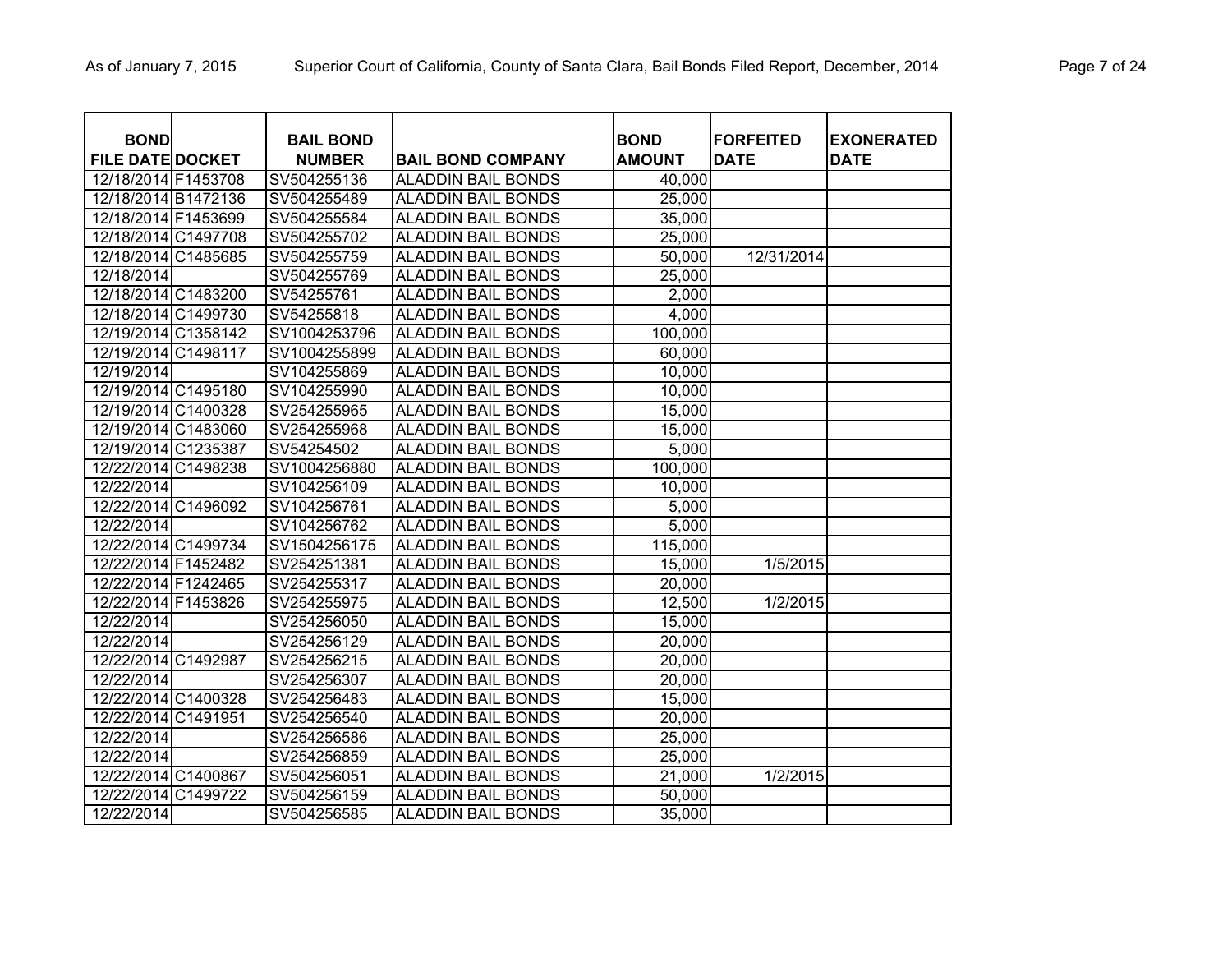| <b>BOND</b>             | <b>BAIL BOND</b> |                           | <b>BOND</b>   | <b>FORFEITED</b> | <b>EXONERATED</b> |
|-------------------------|------------------|---------------------------|---------------|------------------|-------------------|
| <b>FILE DATE DOCKET</b> | <b>NUMBER</b>    | <b>BAIL BOND COMPANY</b>  | <b>AMOUNT</b> | <b>DATE</b>      | <b>DATE</b>       |
| 12/22/2014              | SV504256711      | <b>ALADDIN BAIL BONDS</b> | 26,000        |                  |                   |
| 12/22/2014 C1499861     | SV504256858      | <b>ALADDIN BAIL BONDS</b> | 20,000        |                  |                   |
| 12/22/2014              | SV54256089       | <b>ALADDIN BAIL BONDS</b> | 1,000         |                  |                   |
| 12/23/2014 C1400863     | SV254256981      | <b>ALADDIN BAIL BONDS</b> | 15,000        |                  |                   |
| 12/23/2014              | SV504256450      | <b>ALADDIN BAIL BONDS</b> | 35,000        |                  |                   |
| 12/23/2014 B1367534     | SV54255427       | <b>ALADDIN BAIL BONDS</b> | 2,500         |                  |                   |
| 12/23/2014 F1452111     | SV54256405       | <b>ALADDIN BAIL BONDS</b> | 5,000         |                  |                   |
| 12/24/2014              | SV1004256477     | <b>ALADDIN BAIL BONDS</b> | 75,000        |                  |                   |
| 12/24/2014 C1400862     | SV1004257102     | <b>ALADDIN BAIL BONDS</b> | 25,000        |                  |                   |
| 12/24/2014 C1400862     | SV1004257392     | <b>ALADDIN BAIL BONDS</b> | 100,000       |                  |                   |
| 12/24/2014 B1471169     | SV104256806      | <b>ALADDIN BAIL BONDS</b> | 10,000        |                  |                   |
| 12/24/2014 B1475168     | SV104257058      | <b>ALADDIN BAIL BONDS</b> | 5,000         |                  |                   |
| 12/24/2014 C1488171     | SV104257354      | <b>ALADDIN BAIL BONDS</b> | 10,000        |                  |                   |
| 12/24/2014 C1489747     | SV104257355      | <b>ALADDIN BAIL BONDS</b> | 10,000        |                  |                   |
| 12/24/2014 C1501356     | SV104257377      | <b>ALADDIN BAIL BONDS</b> | 10,000        |                  |                   |
| 12/24/2014 B1474381     | SV254256150      | <b>ALADDIN BAIL BONDS</b> | 25,000        |                  |                   |
| 12/24/2014 B1474945     | SV254256427      | <b>ALADDIN BAIL BONDS</b> | 15,000        |                  |                   |
| 12/24/2014              | SV254256482      | <b>ALADDIN BAIL BONDS</b> | 25,000        |                  |                   |
| 12/24/2014              | SV254257334      | <b>ALADDIN BAIL BONDS</b> | 25,000        |                  |                   |
| 12/24/2014 C1369921     | SV254257342      | <b>ALADDIN BAIL BONDS</b> | 10,000        |                  |                   |
| 12/24/2014 C1370658     | SV254257361      | <b>ALADDIN BAIL BONDS</b> | 20,000        |                  |                   |
| 12/24/2014 C1492265     | SV504255858      | <b>ALADDIN BAIL BONDS</b> | 50,000        |                  |                   |
| 12/24/2014              | SV504256484      | <b>ALADDIN BAIL BONDS</b> | 50,000        |                  |                   |
| 12/24/2014              | SV504256884      | <b>ALADDIN BAIL BONDS</b> | 40,000        |                  |                   |
| 12/24/2014 C1400521     | SV504257363      | <b>ALADDIN BAIL BONDS</b> | 25,000        |                  |                   |
| 12/24/2014 C1488849     | SV54256151       | <b>ALADDIN BAIL BONDS</b> | 5,000         |                  |                   |
| 12/24/2014 C1492792     | SV54256152       | <b>ALADDIN BAIL BONDS</b> | 5,000         |                  |                   |
| 12/24/2014 C1497193     | SV54257367       | <b>ALADDIN BAIL BONDS</b> | 1,000         |                  |                   |
| 12/26/2014 C1497658     | SV54256988       | <b>ALADDIN BAIL BONDS</b> | 5,000         |                  |                   |
| 12/29/2014 C1485549     | SV104257040      | <b>ALADDIN BAIL BONDS</b> | 10,000        |                  |                   |
| 12/29/2014 B1476579     | SV254257344      | <b>ALADDIN BAIL BONDS</b> | 6,000         |                  |                   |
| 12/30/2014 F1453652     | SV104257295      | <b>ALADDIN BAIL BONDS</b> | 10,000        |                  |                   |
| 12/31/2014 C1496655     | SV1004257155     | <b>ALADDIN BAIL BONDS</b> | 70,000        |                  |                   |
| 12/31/2014 C1499260     | SV1004257696     | <b>ALADDIN BAIL BONDS</b> | 75,000        |                  |                   |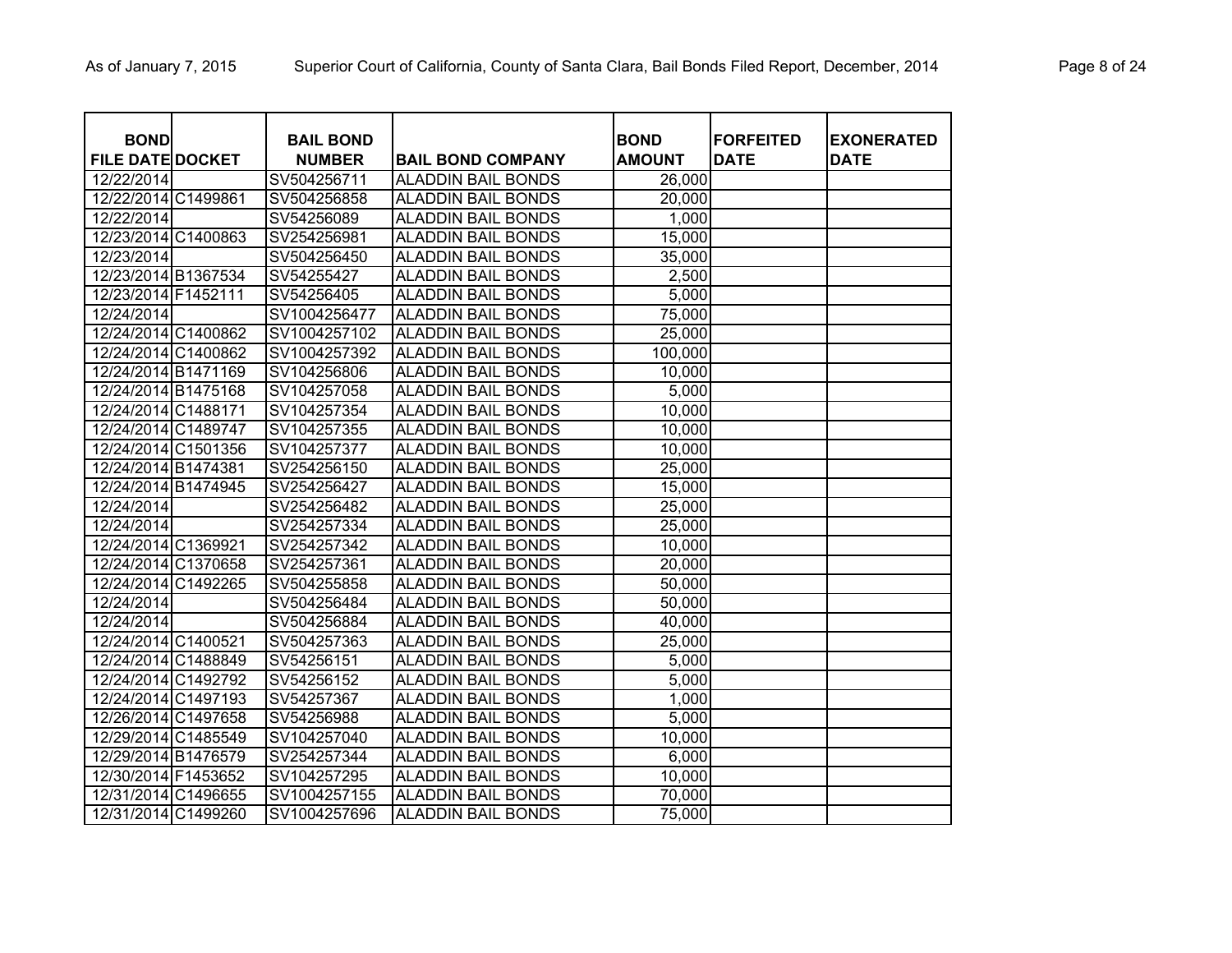| <b>BOND</b>             | <b>BAIL BOND</b> |                           | <b>BOND</b>   | <b>FORFEITED</b> | <b>EXONERATED</b> |
|-------------------------|------------------|---------------------------|---------------|------------------|-------------------|
| <b>FILE DATE DOCKET</b> | <b>NUMBER</b>    | <b>BAIL BOND COMPANY</b>  | <b>AMOUNT</b> | <b>DATE</b>      | <b>DATE</b>       |
| 12/31/2014 C1480166     | SV1004257966     | <b>ALADDIN BAIL BONDS</b> | 90,000        |                  |                   |
| 12/31/2014 C1498208     | SV1004258734     | <b>ALADDIN BAIL BONDS</b> | 60,000        |                  |                   |
| 12/31/2014 C1499036     | SV1004258810     | <b>ALADDIN BAIL BONDS</b> | 50,000        |                  |                   |
| 12/31/2014 C1348378     | SV104257255      | <b>ALADDIN BAIL BONDS</b> | 6,000         |                  |                   |
| 12/31/2014 C1480583     | SV104257890      | <b>ALADDIN BAIL BONDS</b> | 10,000        |                  |                   |
| 12/31/2014 C1491225     | SV104258101      | <b>ALADDIN BAIL BONDS</b> | 5,000         |                  |                   |
| 12/31/2014 C1497269     | SV104258161      | <b>ALADDIN BAIL BONDS</b> | 10,000        |                  |                   |
| 12/31/2014 C1495760     | SV104258181      | <b>ALADDIN BAIL BONDS</b> | 5,000         |                  |                   |
| 12/31/2014 C1367854     | SV254257577      | <b>ALADDIN BAIL BONDS</b> | 25,000        |                  |                   |
| 12/31/2014              | SV254257657      | <b>ALADDIN BAIL BONDS</b> | 15,000        |                  |                   |
| 12/31/2014 F1453725     | SV254257910      | <b>ALADDIN BAIL BONDS</b> | 20,000        |                  |                   |
| 12/31/2014              | SV254258000      | <b>ALADDIN BAIL BONDS</b> | 10,000        |                  |                   |
| 12/31/2014              | SV254258062      | <b>ALADDIN BAIL BONDS</b> | 15,000        |                  |                   |
| 12/31/2014 C1401139     | SV254258091      | <b>ALADDIN BAIL BONDS</b> | 25,000        |                  |                   |
| 12/31/2014              | SV254258238      | <b>ALADDIN BAIL BONDS</b> | 16,000        |                  |                   |
| 12/31/2014              | SV254258250      | <b>ALADDIN BAIL BONDS</b> | 15,000        |                  |                   |
| 12/31/2014              | SV254258285      | <b>ALADDIN BAIL BONDS</b> | 25,000        |                  |                   |
| 12/31/2014 B1476578     | SV254258290      | <b>ALADDIN BAIL BONDS</b> | 20,000        |                  |                   |
| 12/31/2014              | SV254258295      | <b>ALADDIN BAIL BONDS</b> | 15,000        |                  |                   |
| 12/31/2014              | SV254258308      | <b>ALADDIN BAIL BONDS</b> | 15,000        |                  |                   |
| 12/31/2014              | SV254258319      | <b>ALADDIN BAIL BONDS</b> | 25,000        |                  |                   |
| 12/31/2014              | SV254258411      | <b>ALADDIN BAIL BONDS</b> | 10,000        |                  |                   |
| 12/31/2014 C1492648     | SV254258460      | <b>ALADDIN BAIL BONDS</b> | 25,000        |                  |                   |
| 12/31/2014              | SV254258470      | <b>ALADDIN BAIL BONDS</b> | 25,000        |                  |                   |
| 12/31/2014              | SV254258556      | <b>ALADDIN BAIL BONDS</b> | 15,000        |                  |                   |
| 12/31/2014              | SV254258578      | <b>ALADDIN BAIL BONDS</b> | 16,000        |                  |                   |
| 12/31/2014 B1476574     | SV254258602      | <b>ALADDIN BAIL BONDS</b> | 11,000        |                  |                   |
| 12/31/2014 B1476574     | SV254258614      | <b>ALADDIN BAIL BONDS</b> | 15,000        |                  |                   |
| 12/31/2014              | SV254258713      | <b>ALADDIN BAIL BONDS</b> | 25,000        |                  |                   |
| 12/31/2014 C1492469     | SV254258853      | <b>ALADDIN BAIL BONDS</b> | 20,000        |                  |                   |
| 12/31/2014              | SV254258921      | <b>ALADDIN BAIL BONDS</b> | 10,000        |                  |                   |
| 12/31/2014              | SV504257412      | <b>ALADDIN BAIL BONDS</b> | 10,000        |                  |                   |
| 12/31/2014              | SV504257551      | <b>ALADDIN BAIL BONDS</b> | 25,000        |                  |                   |
| 12/31/2014 C1495141     | SV504257886      | <b>ALADDIN BAIL BONDS</b> | 30,000        |                  |                   |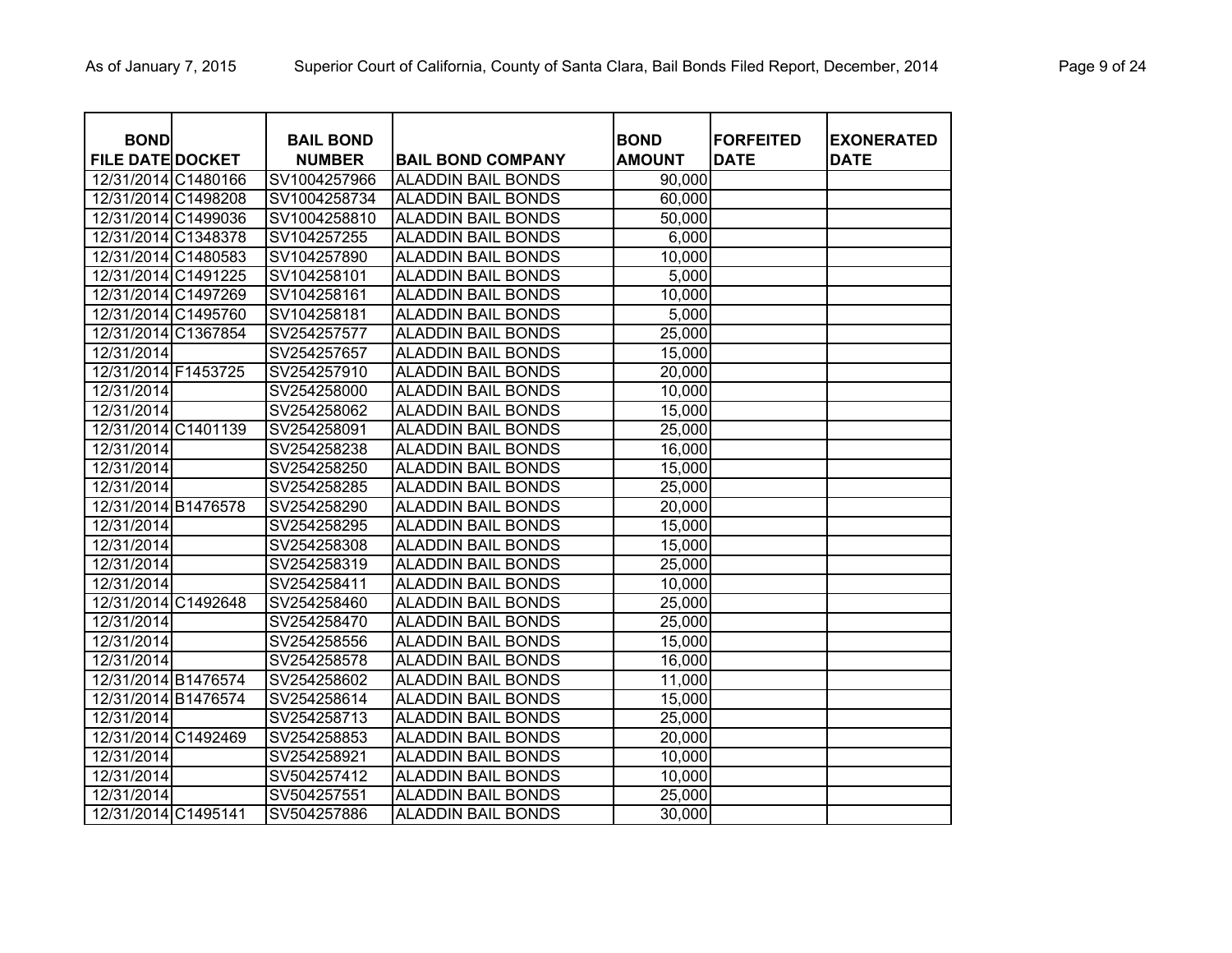| <b>BOND</b><br><b>FILE DATE DOCKET</b> |                    | <b>BAIL BOND</b><br><b>NUMBER</b> | <b>BAIL BOND COMPANY</b>      | <b>BOND</b><br><b>AMOUNT</b> | <b>FORFEITED</b><br><b>DATE</b> | <b>EXONERATED</b><br><b>DATE</b> |
|----------------------------------------|--------------------|-----------------------------------|-------------------------------|------------------------------|---------------------------------|----------------------------------|
| 12/31/2014 C1499870                    |                    | SV504258397                       | <b>ALADDIN BAIL BONDS</b>     | 50,000                       |                                 |                                  |
| 12/31/2014 C1490860                    |                    | SV504258723                       | <b>ALADDIN BAIL BONDS</b>     | 10,000                       |                                 |                                  |
| 12/31/2014 C1241437                    |                    | SV54256617                        | <b>ALADDIN BAIL BONDS</b>     | 5,000                        |                                 |                                  |
| 12/31/2014 C1499948                    |                    | SV54257478                        | <b>ALADDIN BAIL BONDS</b>     | 4,999                        |                                 |                                  |
| 12/31/2014 C1400138                    |                    | SV54257604                        | <b>ALADDIN BAIL BONDS</b>     | 5,000                        |                                 |                                  |
| 12/31/2014 F1453432                    |                    | SV54257934                        | <b>ALADDIN BAIL BONDS</b>     | 5,000                        |                                 |                                  |
| 12/31/2014                             |                    | SV54258031                        | <b>ALADDIN BAIL BONDS</b>     | 1,000                        |                                 |                                  |
| 12/31/2014 C1498468                    |                    | SV54258266                        | <b>ALADDIN BAIL BONDS</b>     | 5,000                        |                                 |                                  |
| 12/31/2014                             |                    | SV54258570                        | <b>ALADDIN BAIL BONDS</b>     | 5,000                        |                                 |                                  |
| 12/3/2014 F1452535                     |                    | 2014BB027285                      | ALICE CORTEZ BAIL BONDS       | 6,000                        |                                 |                                  |
| 12/3/2014                              |                    | 2014DD010502                      | ALICE CORTEZ BAIL BONDS       | 45,000                       |                                 | 12/21/2014                       |
| 12/23/2014 F1450457                    |                    | 2014BB027286                      | ALICE CORTEZ BAIL BONDS       | 10,000                       |                                 |                                  |
| 12/23/2014 F1453484                    |                    | 2014CC018964                      | ALICE CORTEZ BAIL BONDS       | 15,000                       |                                 |                                  |
| 12/23/2014 F1349065                    |                    | 2014CC020965                      | ALICE CORTEZ BAIL BONDS       | 15,000                       |                                 |                                  |
| 12/1/2014                              |                    |                                   | 5105430210 ALL PRO BAIL BONDS | 75,000                       |                                 | 12/24/2014                       |
|                                        | 12/1/2014 B1475766 |                                   | 5112722702 ALL PRO BAIL BONDS | 5,000                        | 12/2/2014                       |                                  |
| 12/1/2014                              |                    |                                   | 5112722728 ALL PRO BAIL BONDS | 10,000                       |                                 | 12/26/2014                       |
|                                        | 12/1/2014 C1496706 |                                   | 5112722731 ALL PRO BAIL BONDS | 5,000                        |                                 |                                  |
|                                        | 12/1/2014 C1499271 |                                   | 5112722744 ALL PRO BAIL BONDS | 10,000                       |                                 |                                  |
|                                        | 12/1/2014 B1475976 |                                   | 5112722760 ALL PRO BAIL BONDS | 10,000                       |                                 |                                  |
|                                        | 12/1/2014 B1475838 |                                   | 5112722799 ALL PRO BAIL BONDS | 5,000                        |                                 | 12/4/2014                        |
| 12/1/2014                              |                    |                                   | 5272029987 ALL PRO BAIL BONDS | 21,000                       |                                 | 12/29/2014                       |
|                                        | 12/1/2014 C1496311 |                                   | 5272030019 ALL PRO BAIL BONDS | 10,000                       |                                 |                                  |
|                                        | 12/1/2014 C1495134 |                                   | 5272032097 ALL PRO BAIL BONDS | 10,000                       |                                 |                                  |
| 12/1/2014                              |                    |                                   | 5272052314 ALL PRO BAIL BONDS | 15,000                       |                                 | 12/26/2014                       |
|                                        | 12/1/2014 C1479845 |                                   | 5272052330 ALL PRO BAIL BONDS | 10,000                       |                                 |                                  |
|                                        | 12/1/2014 C1223262 |                                   | 5272052343 ALL PRO BAIL BONDS | 20,000                       |                                 | 12/3/2014                        |
|                                        | 12/1/2014 B1475104 |                                   | 5272052356 ALL PRO BAIL BONDS | 15,000                       |                                 |                                  |
| 12/1/2014 B1472031                     |                    |                                   | 5272052369 ALL PRO BAIL BONDS | 25,000                       |                                 |                                  |
| 12/1/2014                              |                    |                                   | 5272052608 ALL PRO BAIL BONDS | 10,000                       |                                 | 12/26/2014                       |
|                                        | 12/1/2014 C1227066 |                                   | 5272052695 ALL PRO BAIL BONDS | 2,000                        |                                 |                                  |
| 12/1/2014                              |                    |                                   | 5272052723 ALL PRO BAIL BONDS | 16,000                       |                                 | 12/29/2014                       |
| 12/1/2014                              |                    |                                   | 5551173284 ALL PRO BAIL BONDS | 40,000                       |                                 | 12/24/2014                       |
|                                        | 12/1/2014 B1476568 |                                   | 5551212594 ALL PRO BAIL BONDS | 35,000                       |                                 | 12/23/2014                       |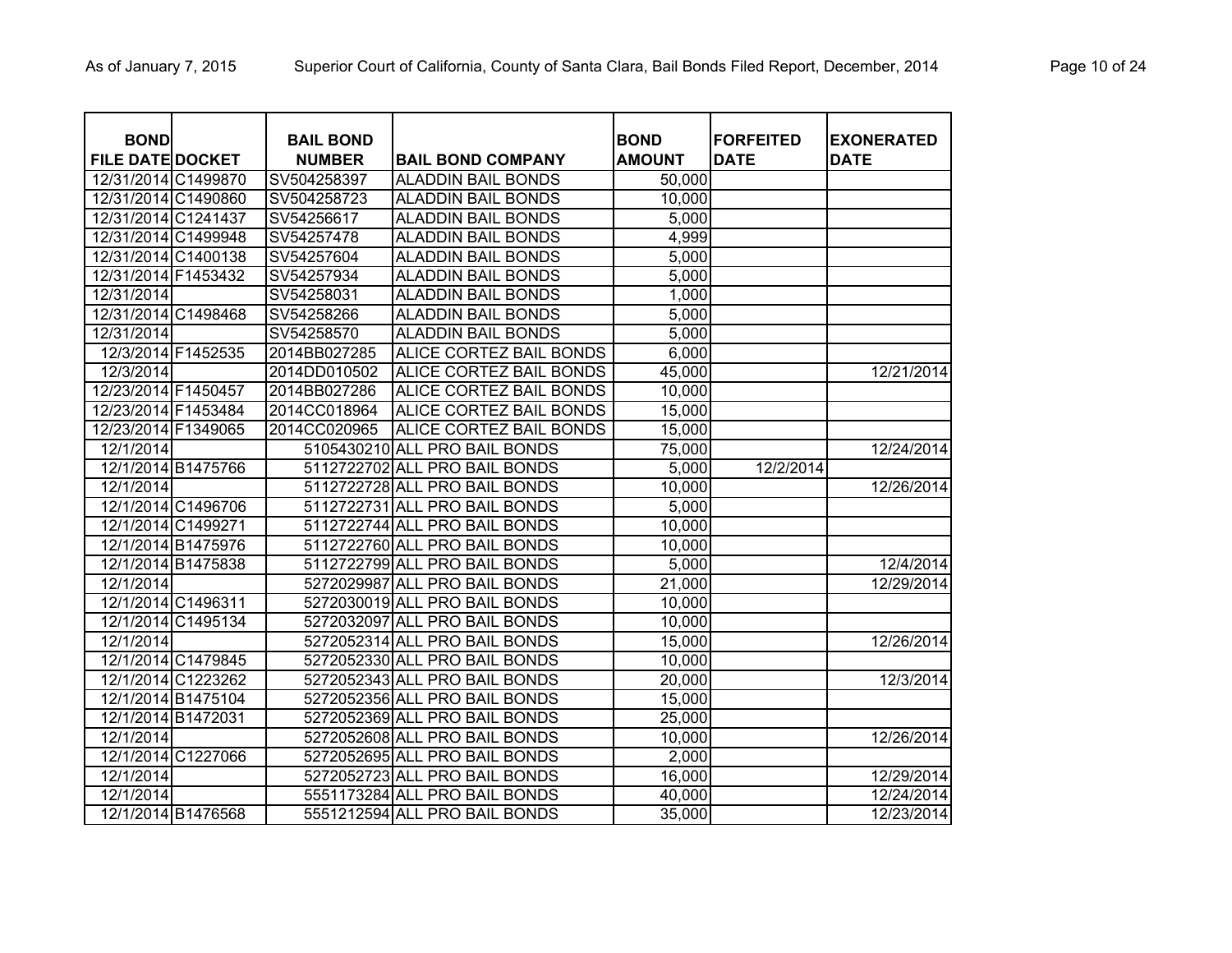| <b>BOND</b>             |                    | <b>BAIL BOND</b> |                               | <b>BOND</b>   | <b>FORFEITED</b> | <b>EXONERATED</b> |
|-------------------------|--------------------|------------------|-------------------------------|---------------|------------------|-------------------|
| <b>FILE DATE DOCKET</b> |                    | <b>NUMBER</b>    | <b>BAIL BOND COMPANY</b>      | <b>AMOUNT</b> | <b>DATE</b>      | <b>DATE</b>       |
|                         | 12/1/2014 C1400446 |                  | 5551226937 ALL PRO BAIL BONDS | 40,000        |                  |                   |
|                         | 12/2/2014 C1401151 |                  | 5112772976 ALL PRO BAIL BONDS | 2,000         |                  |                   |
|                         | 12/2/2014 C1490880 |                  | 5272052624 ALL PRO BAIL BONDS | 20,000        |                  |                   |
|                         | 12/3/2014 F1453330 |                  | 5112772947 ALL PRO BAIL BONDS | 5,000         |                  |                   |
|                         | 12/3/2014 F1452242 |                  | 5112772950 ALL PRO BAIL BONDS | 5,000         |                  | 12/8/2014         |
|                         | 12/3/2014 C1494657 |                  | 5112773072 ALL PRO BAIL BONDS | 1,000         |                  |                   |
| 12/3/2014               |                    |                  | 5272029990 ALL PRO BAIL BONDS | 1,000         |                  |                   |
|                         | 12/3/2014 C1488813 |                  | 5272030754 ALL PRO BAIL BONDS | 20,000        | 12/15/2014       |                   |
|                         | 12/3/2014 B1471034 |                  | 5272032448 ALL PRO BAIL BONDS | 20,000        |                  |                   |
|                         | 12/3/2014 F1452060 |                  | 5272052301 ALL PRO BAIL BONDS | 20,000        |                  |                   |
|                         | 12/3/2014 C1349118 |                  | 5272052327 ALL PRO BAIL BONDS | 1,000         |                  | 12/3/2014         |
| 12/3/2014 B1476051      |                    |                  | 5272052385 ALL PRO BAIL BONDS | 25,000        |                  |                   |
|                         | 12/3/2014 F1453117 |                  | 5272052653 ALL PRO BAIL BONDS | 25,000        |                  | 12/8/2014         |
|                         | 12/3/2014 F1451694 |                  | 5272052679 ALL PRO BAIL BONDS | 20,000        |                  |                   |
|                         | 12/3/2014 F1453023 |                  | 5551173297 ALL PRO BAIL BONDS | 35,000        |                  |                   |
|                         | 12/3/2014 F1449684 |                  | 5551275852 ALL PRO BAIL BONDS | 35,000        |                  |                   |
|                         | 12/3/2014 F1451122 |                  | 5551275865 ALL PRO BAIL BONDS | 35,000        |                  |                   |
|                         | 12/3/2014 C1400747 |                  | 5551275878 ALL PRO BAIL BONDS | 40,000        |                  |                   |
|                         | 12/3/2014 C1495626 |                  | 5802158169 ALL PRO BAIL BONDS | 5,000         | 12/15/2014       |                   |
|                         | 12/4/2014 F1349425 |                  | 5112722757 ALL PRO BAIL BONDS | 7,500         |                  |                   |
|                         | 12/4/2014 F1450434 |                  | 5112773001 ALL PRO BAIL BONDS | 7,500         |                  |                   |
| 12/4/2014               |                    |                  | 5272030022 ALL PRO BAIL BONDS | 15,000        |                  |                   |
|                         | 12/5/2014 C1496282 |                  | 5272173372 ALL PRO BAIL BONDS | 20,000        | 12/18/2014       |                   |
|                         | 12/8/2014 C1400866 |                  | 5112772992 ALL PRO BAIL BONDS | 11,000        |                  |                   |
| 12/8/2014               |                    |                  | 5112773069 ALL PRO BAIL BONDS | 6,000         |                  |                   |
|                         | 12/8/2014 C1499726 |                  | 5112773139 ALL PRO BAIL BONDS | 10,000        |                  |                   |
|                         | 12/8/2014 C1400866 |                  | 5112773449 ALL PRO BAIL BONDS | 10,250        |                  |                   |
| 12/8/2014               |                    |                  | 5272052637 ALL PRO BAIL BONDS | 25,000        |                  | 1/2/2015          |
| 12/8/2014               |                    |                  | 5272052640 ALL PRO BAIL BONDS | 15,000        |                  |                   |
| 12/8/2014               |                    |                  | 5551226924 ALL PRO BAIL BONDS | 45,000        |                  |                   |
|                         | 12/8/2014 C1497329 |                  | 5551275964 ALL PRO BAIL BONDS | 50,000        |                  |                   |
|                         | 12/8/2014 C1497041 |                  | 5551276101 ALL PRO BAIL BONDS | 35,000        |                  |                   |
| 12/9/2014               |                    |                  | 5105485249 ALL PRO BAIL BONDS | 60,000        |                  |                   |
|                         | 12/9/2014 C1480314 |                  | 5112773478 ALL PRO BAIL BONDS | 10,000        |                  |                   |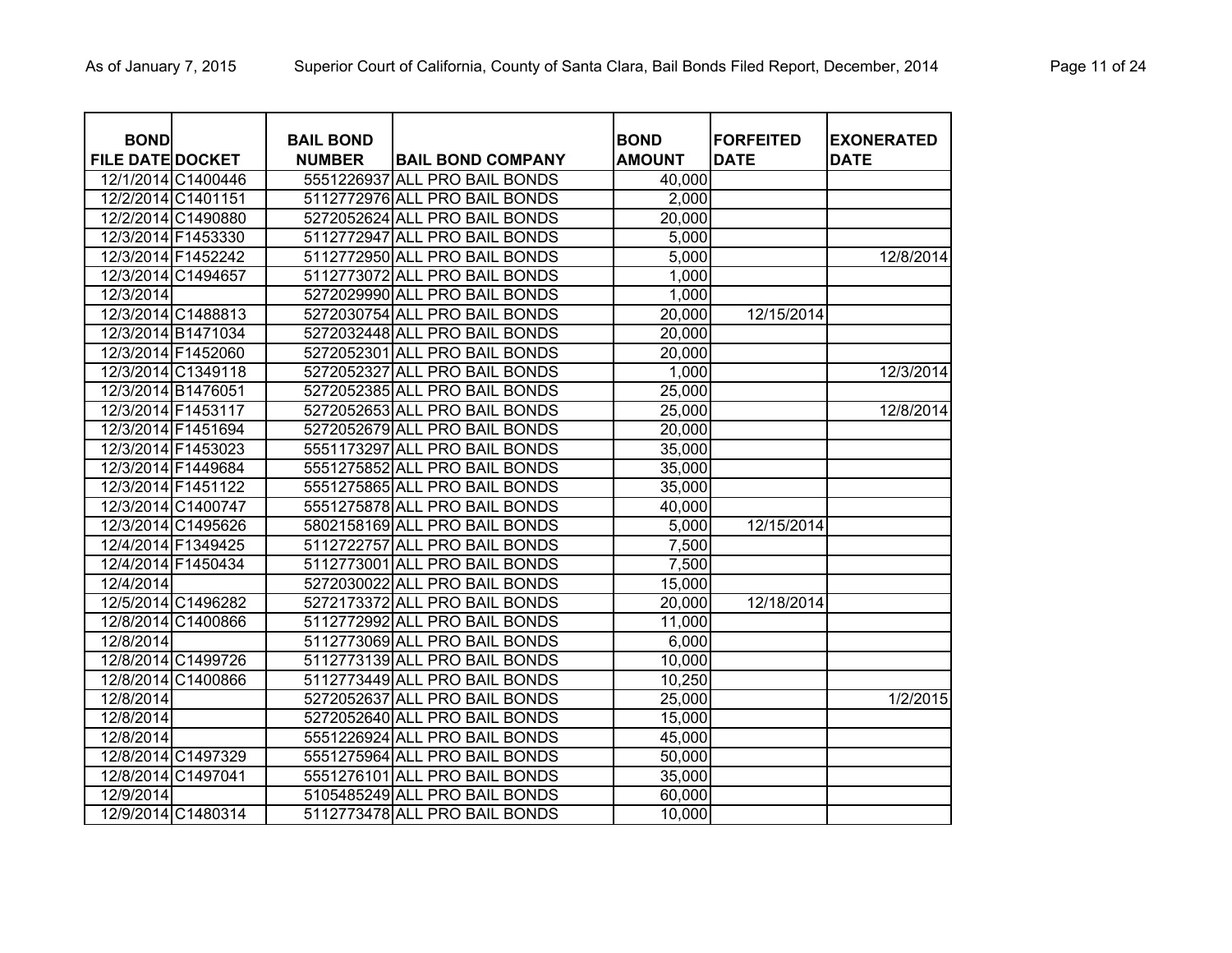| <b>BOND</b>             |                    | <b>BAIL BOND</b> |                               | <b>BOND</b>   | <b>FORFEITED</b> | <b>EXONERATED</b> |
|-------------------------|--------------------|------------------|-------------------------------|---------------|------------------|-------------------|
| <b>FILE DATE DOCKET</b> |                    | <b>NUMBER</b>    | <b>BAIL BOND COMPANY</b>      | <b>AMOUNT</b> | <b>DATE</b>      | <b>DATE</b>       |
|                         | 12/9/2014 B1472035 |                  | 5112773481 ALL PRO BAIL BONDS | 10,000        |                  |                   |
| 12/9/2014               |                    |                  | 5551185397 ALL PRO BAIL BONDS | 30,000        |                  |                   |
| 12/10/2014 C1496312     |                    |                  | 5112773410 ALL PRO BAIL BONDS | 2,500         |                  |                   |
| 12/11/2014              |                    |                  | 5551275881 ALL PRO BAIL BONDS | 30,000        |                  |                   |
| 12/11/2014 C1494833     |                    |                  | 5801830820 ALL PRO BAIL BONDS | 5,000         |                  |                   |
| 12/12/2014              |                    |                  | 5271821597 ALL PRO BAIL BONDS | 25,000        |                  |                   |
| 12/12/2014 C1353192     |                    |                  | 5272009321 ALL PRO BAIL BONDS | 15,000        |                  |                   |
| 12/15/2014 C1498452     |                    |                  | 5271773667 ALL PRO BAIL BONDS | 10,000        |                  |                   |
| 12/15/2014 C1493553     |                    |                  | 5271773708 ALL PRO BAIL BONDS | 2,000         |                  |                   |
| 12/15/2014 C1490438     |                    |                  | 5271821555 ALL PRO BAIL BONDS | 2,000         |                  |                   |
| 12/15/2014 C1365654     |                    |                  | 5271821584 ALL PRO BAIL BONDS | 2,000         |                  |                   |
| 12/15/2014              |                    |                  | 5272030006 ALL PRO BAIL BONDS | 10,000        |                  |                   |
| 12/15/2014 B1476318     |                    |                  | 5551185384 ALL PRO BAIL BONDS | 50,000        |                  |                   |
| 12/16/2014 F1137278     |                    |                  | 5112646594 ALL PRO BAIL BONDS | 3,500         | 12/26/2014       |                   |
| 12/16/2014              |                    |                  | 5551069701 ALL PRO BAIL BONDS | 30,000        |                  |                   |
| 12/16/2014 C1498095     |                    |                  | 5551069714 ALL PRO BAIL BONDS | 30,000        |                  |                   |
| 12/16/2014              |                    |                  | 5551185371 ALL PRO BAIL BONDS | 15,000        |                  |                   |
| 12/16/2014 C1400348     |                    |                  | 5551226966 ALL PRO BAIL BONDS | 20,000        |                  |                   |
| 12/16/2014              |                    |                  | 5551226979 ALL PRO BAIL BONDS | 20,000        |                  |                   |
| 12/17/2014 C1483532     |                    |                  | 5112646619 ALL PRO BAIL BONDS | 10,000        |                  |                   |
| 12/17/2014              |                    |                  | 5112646622 ALL PRO BAIL BONDS | 1,000         |                  |                   |
| 12/17/2014 C1400520     |                    |                  | 5112773142 ALL PRO BAIL BONDS | 11,000        | 12/30/2014       |                   |
| 12/17/2014              |                    |                  | 5272173059 ALL PRO BAIL BONDS | 25,000        |                  |                   |
| 12/17/2014 C1477766     |                    |                  | 5272173343 ALL PRO BAIL BONDS | 20,000        | 12/30/2014       |                   |
| 12/18/2014              |                    |                  | 5272173091 ALL PRO BAIL BONDS | 25,000        |                  |                   |
| 12/18/2014              |                    |                  | 5551185368 ALL PRO BAIL BONDS | 25,000        |                  |                   |
| 12/18/2014              |                    |                  | 5551223460 ALL PRO BAIL BONDS | 15,000        |                  |                   |
| 12/19/2014 C1499855     |                    |                  | 5271773683 ALL PRO BAIL BONDS | 15,000        | 12/19/2014       |                   |
| 12/19/2014              |                    |                  | 5271773696 ALL PRO BAIL BONDS | 15,000        |                  |                   |
| 12/22/2014              |                    |                  | 5105412885 ALL PRO BAIL BONDS | 17,000        |                  |                   |
| 12/22/2014 F1453243     |                    |                  | 5112773126 ALL PRO BAIL BONDS | 7,500         |                  |                   |
| 12/22/2014 F1450407     |                    |                  | 5112773209 ALL PRO BAIL BONDS | 10,000        |                  |                   |
| 12/22/2014 C1499760     |                    |                  | 5150008321 ALL PRO BAIL BONDS | 10,000        |                  |                   |
| 12/23/2014 F1453560     |                    |                  | 5105412843 ALL PRO BAIL BONDS | 5,000         |                  |                   |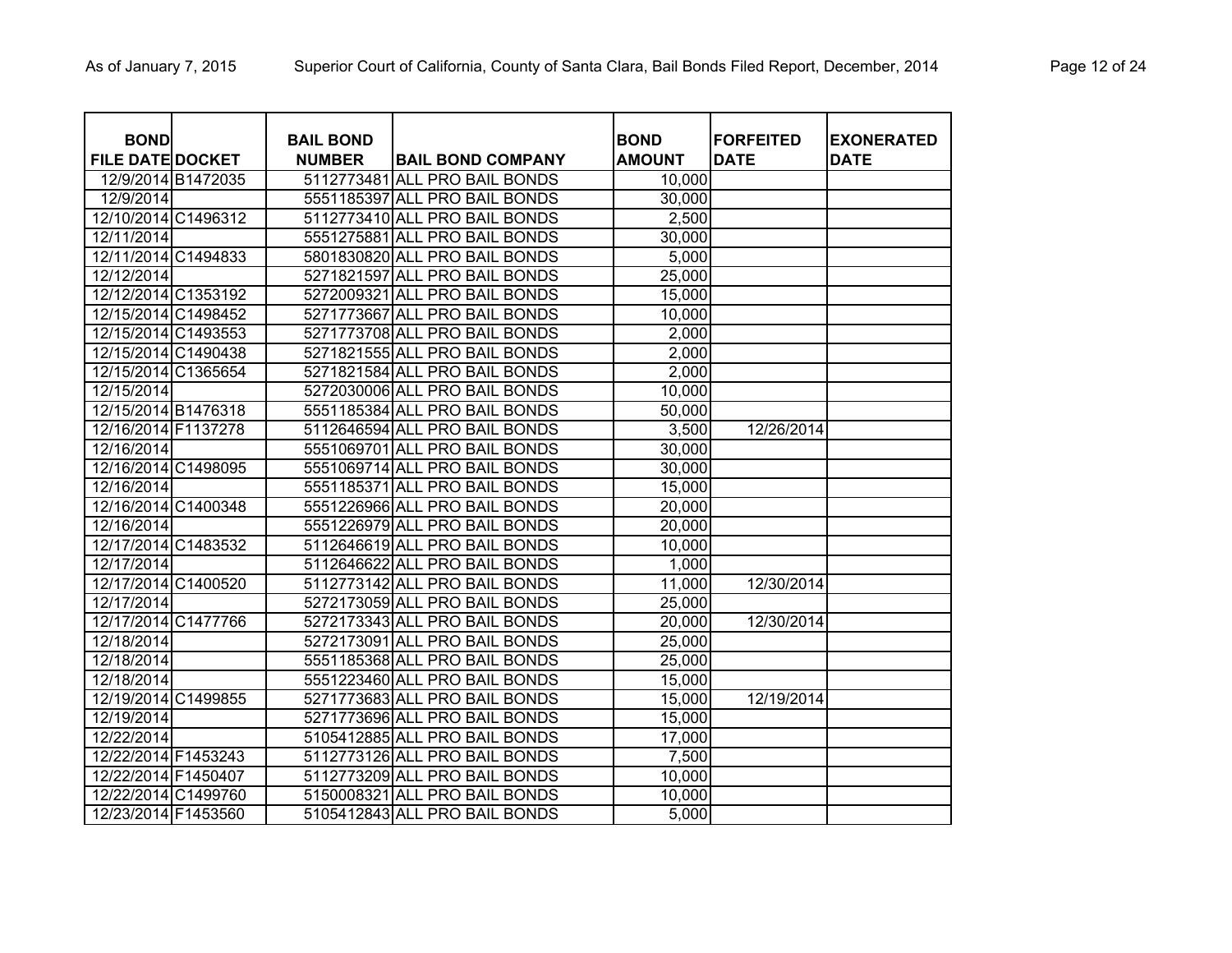| <b>BOND</b>             |                    | <b>BAIL BOND</b> |                                        | <b>BOND</b>   | <b>FORFEITED</b> | <b>EXONERATED</b> |
|-------------------------|--------------------|------------------|----------------------------------------|---------------|------------------|-------------------|
| <b>FILE DATE DOCKET</b> |                    | <b>NUMBER</b>    | <b>BAIL BOND COMPANY</b>               | <b>AMOUNT</b> | <b>DATE</b>      | <b>DATE</b>       |
| 12/23/2014 C1362678     |                    |                  | 5150007915 ALL PRO BAIL BONDS          | 20,000        |                  |                   |
| 12/24/2014 C1400864     |                    |                  | 5105390846 ALL PRO BAIL BONDS          | 10,000        |                  |                   |
| 12/24/2014              |                    |                  | 5105412856 ALL PRO BAIL BONDS          | 10,000        |                  |                   |
| 12/24/2014              |                    |                  | 5105412872 ALL PRO BAIL BONDS          | 50,000        |                  |                   |
| 12/24/2014 C1369721     |                    |                  | 5112646581 ALL PRO BAIL BONDS          | 10,000        |                  |                   |
| 12/24/2014 C1400428     |                    |                  | 5271773670 ALL PRO BAIL BONDS          | 20,000        |                  |                   |
| 12/24/2014 C1488194     |                    |                  | 5271821609 ALL PRO BAIL BONDS          | 10,000        |                  |                   |
| 12/31/2014              |                    |                  | 5105412913 ALL PRO BAIL BONDS          | 30,000        |                  |                   |
| 12/31/2014 C1501358     |                    |                  | 5105415323 ALL PRO BAIL BONDS          | 27,000        |                  |                   |
| 12/31/2014 C1400501     |                    |                  | 5105425867 ALL PRO BAIL BONDS          | 50,000        |                  |                   |
| 12/31/2014 C1499477     |                    |                  | 5105425883 ALL PRO BAIL BONDS          | 5,000         |                  |                   |
| 12/31/2014 C1400237     |                    |                  | 5112773014 ALL PRO BAIL BONDS          | 10,000        |                  |                   |
| 12/31/2014              |                    |                  | 5112773395 ALL PRO BAIL BONDS          | 5,000         |                  |                   |
| 12/31/2014 C1400237     |                    |                  | 5112800930 ALL PRO BAIL BONDS          | 5,000         |                  |                   |
| 12/31/2014 C1498720     |                    |                  | 5112808530 ALL PRO BAIL BONDS          | 10,000        |                  |                   |
| 12/31/2014 C1400501     |                    |                  | 5150006088 ALL PRO BAIL BONDS          | 72,000        |                  |                   |
| 12/31/2014              |                    |                  | 5150007902 ALL PRO BAIL BONDS          | 16,000        |                  |                   |
| 12/31/2014 C1496968     |                    |                  | 5272172940 ALL PRO BAIL BONDS          | 20,000        |                  |                   |
| 12/31/2014 C1400983     |                    |                  | 5272195862 ALL PRO BAIL BONDS          | 25,000        |                  |                   |
| 12/31/2014 C1499773     |                    |                  | 5272203231 ALL PRO BAIL BONDS          | 16,000        |                  |                   |
| 12/31/2014 C1483114     |                    |                  | 5551238842 ALL PRO BAIL BONDS          | 35,000        |                  |                   |
| 12/31/2014 C1498658     |                    |                  | 5551275894 ALL PRO BAIL BONDS          | 50,000        |                  |                   |
| 12/31/2014 C1498885     |                    |                  | 5551275906 ALL PRO BAIL BONDS          | 35,000        |                  |                   |
| 12/31/2014 C1400142     |                    |                  | 5801830846 ALL PRO BAIL BONDS          | 10,000        |                  |                   |
| 12/12/2014 B1366317     |                    |                  | CC10001131157 AMERICAN LIBERTY BAIL BO | 10,000        |                  |                   |
|                         | 12/1/2014 C1400849 | IS30K170903      | <b>AMIGO BAIL BONDS</b>                | 16,000        |                  |                   |
|                         | 12/4/2014 B1476126 | IS30K170902      | <b>AMIGO BAIL BONDS</b>                | 30,000        |                  |                   |
| 12/9/2014               |                    | IS30K171194      | <b>AMIGO BAIL BONDS</b>                | 5,000         |                  |                   |
| 12/15/2014              |                    | IS30K171203      | <b>AMIGO BAIL BONDS</b>                | 15,000        |                  |                   |
| 12/31/2014              |                    | IS30K168039      | AMIGO BAIL BONDS                       | 25,000        |                  |                   |
| 12/15/2014              |                    | AD00754173       | <b>ANYTIME BAIL BONDS</b>              | 25,000        |                  |                   |
|                         | 12/1/2014 C1477261 | T1050490144      | <b>BAD BOYS BAIL BONDS</b>             | 7,500         |                  |                   |
|                         | 12/1/2014 C1491185 | T1050490590      | <b>BAD BOYS BAIL BONDS</b>             | 10,000        |                  |                   |
|                         | 12/1/2014 C1372112 | T2550490596      | <b>BAD BOYS BAIL BONDS</b>             | 10,000        |                  |                   |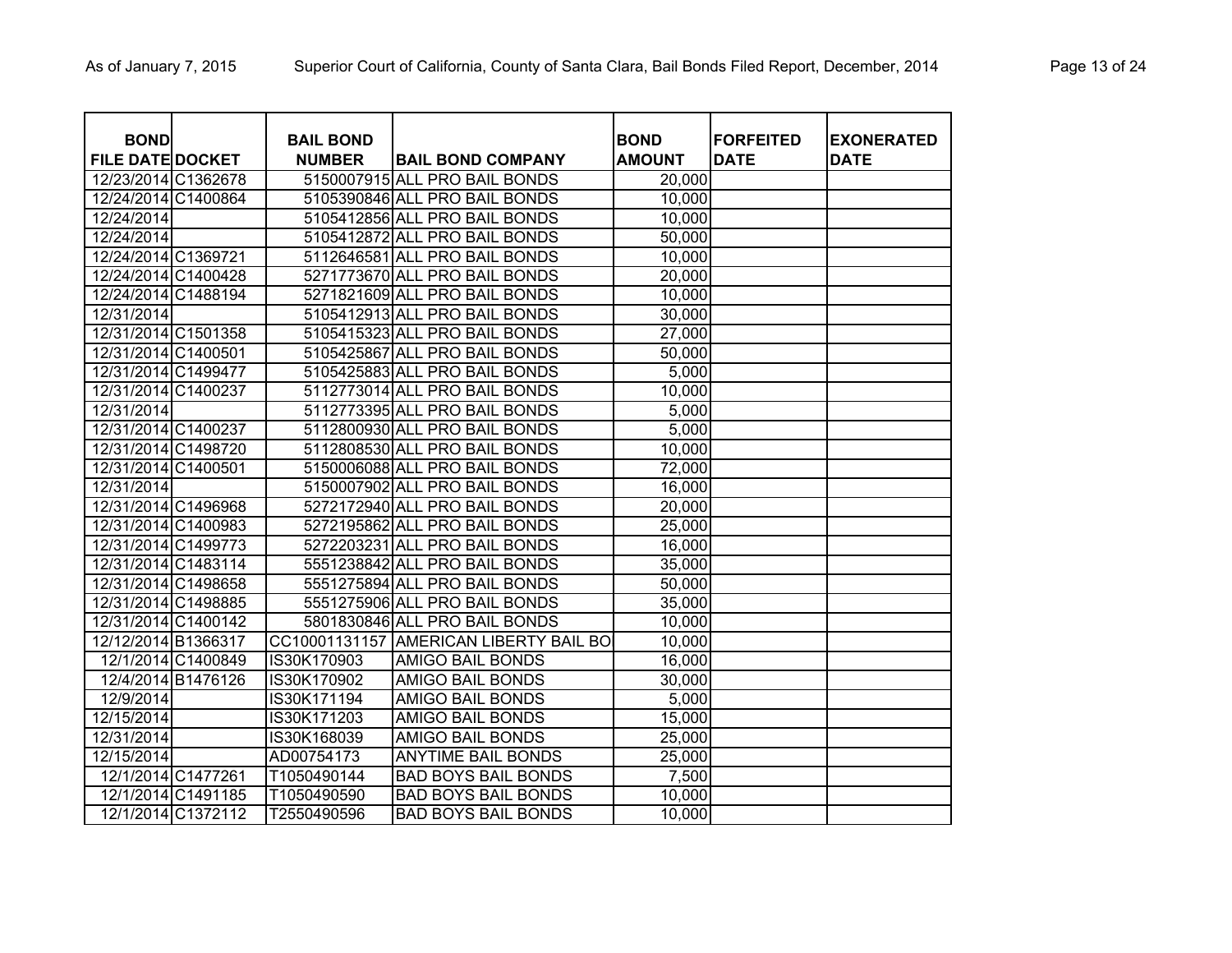| <b>BOND</b>             |                    | <b>BAIL BOND</b> |                            | <b>BOND</b>   | <b>FORFEITED</b> | <b>EXONERATED</b> |
|-------------------------|--------------------|------------------|----------------------------|---------------|------------------|-------------------|
| <b>FILE DATE DOCKET</b> |                    | <b>NUMBER</b>    | <b>BAIL BOND COMPANY</b>   | <b>AMOUNT</b> | <b>DATE</b>      | <b>DATE</b>       |
| 12/1/2014               |                    | T5050488634      | <b>BAD BOYS BAIL BONDS</b> | 35,000        |                  | 12/26/2014        |
|                         | 12/1/2014 B1475935 | T550484807       | <b>BAD BOYS BAIL BONDS</b> | 5,000         |                  |                   |
| 12/1/2014               |                    | T7550493728      | <b>BAD BOYS BAIL BONDS</b> | 75,000        |                  | 12/29/2014        |
| 12/2/2014               |                    | T2550488586      | <b>BAD BOYS BAIL BONDS</b> | 20,000        |                  | 12/29/2014        |
|                         | 12/2/2014 C1400844 | T2550490598      | <b>BAD BOYS BAIL BONDS</b> | 20,000        |                  |                   |
| 12/3/2014 F1453002      |                    | T2550490292      | <b>BAD BOYS BAIL BONDS</b> | 20,000        |                  |                   |
|                         | 12/3/2014 C1494109 | T550484512       | <b>BAD BOYS BAIL BONDS</b> | 2,000         |                  |                   |
| 12/4/2014               |                    | T2550490519      | <b>BAD BOYS BAIL BONDS</b> | 25,000        |                  | 12/30/2014        |
|                         | 12/4/2014 B1476125 | T5050488422      | <b>BAD BOYS BAIL BONDS</b> | 30,000        |                  |                   |
| 12/4/2014 B1475757      |                    | T550484789       | <b>BAD BOYS BAIL BONDS</b> | 5,000         |                  |                   |
| 12/4/2014 B1475757      |                    | T550490267       | <b>BAD BOYS BAIL BONDS</b> | 5,000         |                  |                   |
|                         | 12/5/2014 C1494897 | T50490129        | <b>BAD BOYS BAIL BONDS</b> | 5,000         |                  |                   |
|                         | 12/5/2014 C1499104 | T5050493720      | <b>BAD BOYS BAIL BONDS</b> | 40,000        |                  |                   |
|                         | 12/5/2014 C1496335 | T550484513       | <b>BAD BOYS BAIL BONDS</b> | 5,000         |                  |                   |
|                         | 12/8/2014 C1499029 | T10050494026     | <b>BAD BOYS BAIL BONDS</b> | 100,000       |                  |                   |
|                         | 12/8/2014 C1499729 | T2550490167      | <b>BAD BOYS BAIL BONDS</b> | 11,000        | 12/22/2014       |                   |
|                         | 12/9/2014 C1499880 | T10050494027     | <b>BAD BOYS BAIL BONDS</b> | 85,000        |                  |                   |
|                         | 12/9/2014 B1474066 | T1050488384      | <b>BAD BOYS BAIL BONDS</b> | 10,000        |                  |                   |
|                         | 12/9/2014 C1497642 | T5050493721      | <b>BAD BOYS BAIL BONDS</b> | 45,000        |                  |                   |
|                         | 12/9/2014 C1477180 | T5050494015      | <b>BAD BOYS BAIL BONDS</b> | 40,000        |                  |                   |
|                         | 12/9/2014 C1489923 | T5050494016      | <b>BAD BOYS BAIL BONDS</b> | 35,000        | 12/15/2014       |                   |
| 12/9/2014               |                    | T550484511       | <b>BAD BOYS BAIL BONDS</b> | 500           |                  |                   |
| 12/10/2014 C1492559     |                    | T5050495818      | <b>BAD BOYS BAIL BONDS</b> | 50,000        |                  |                   |
| 12/10/2014              |                    | T550484321       | <b>BAD BOYS BAIL BONDS</b> | 1,250         |                  |                   |
| 12/11/2014              |                    | T1050490592      | <b>BAD BOYS BAIL BONDS</b> | 10,000        |                  |                   |
| 12/11/2014 C1121178     |                    | T2550490168      | <b>BAD BOYS BAIL BONDS</b> | 15,000        |                  |                   |
| 12/11/2014 F1347629     |                    | T2550493688      | <b>BAD BOYS BAIL BONDS</b> | 20,000        |                  |                   |
| 12/11/2014 C1495212     |                    | T2550493690      | <b>BAD BOYS BAIL BONDS</b> | 25,000        |                  |                   |
| 12/11/2014 C1497656     |                    | T5050482964      | <b>BAD BOYS BAIL BONDS</b> | 50,000        |                  |                   |
| 12/11/2014 C1477853     |                    | T5050494019      | <b>BAD BOYS BAIL BONDS</b> | 30,000        |                  |                   |
| 12/11/2014 FF300815     |                    | T550484510       | <b>BAD BOYS BAIL BONDS</b> | 1,000         |                  |                   |
| 12/11/2014              |                    | T7550486504      | <b>BAD BOYS BAIL BONDS</b> | 75,000        |                  | 1/6/2015          |
| 12/11/2014 C1497939     |                    | T7550495824      | <b>BAD BOYS BAIL BONDS</b> | 60,000        |                  |                   |
| 12/12/2014 C1498014     |                    | T1050490279      | <b>BAD BOYS BAIL BONDS</b> | 10,000        |                  |                   |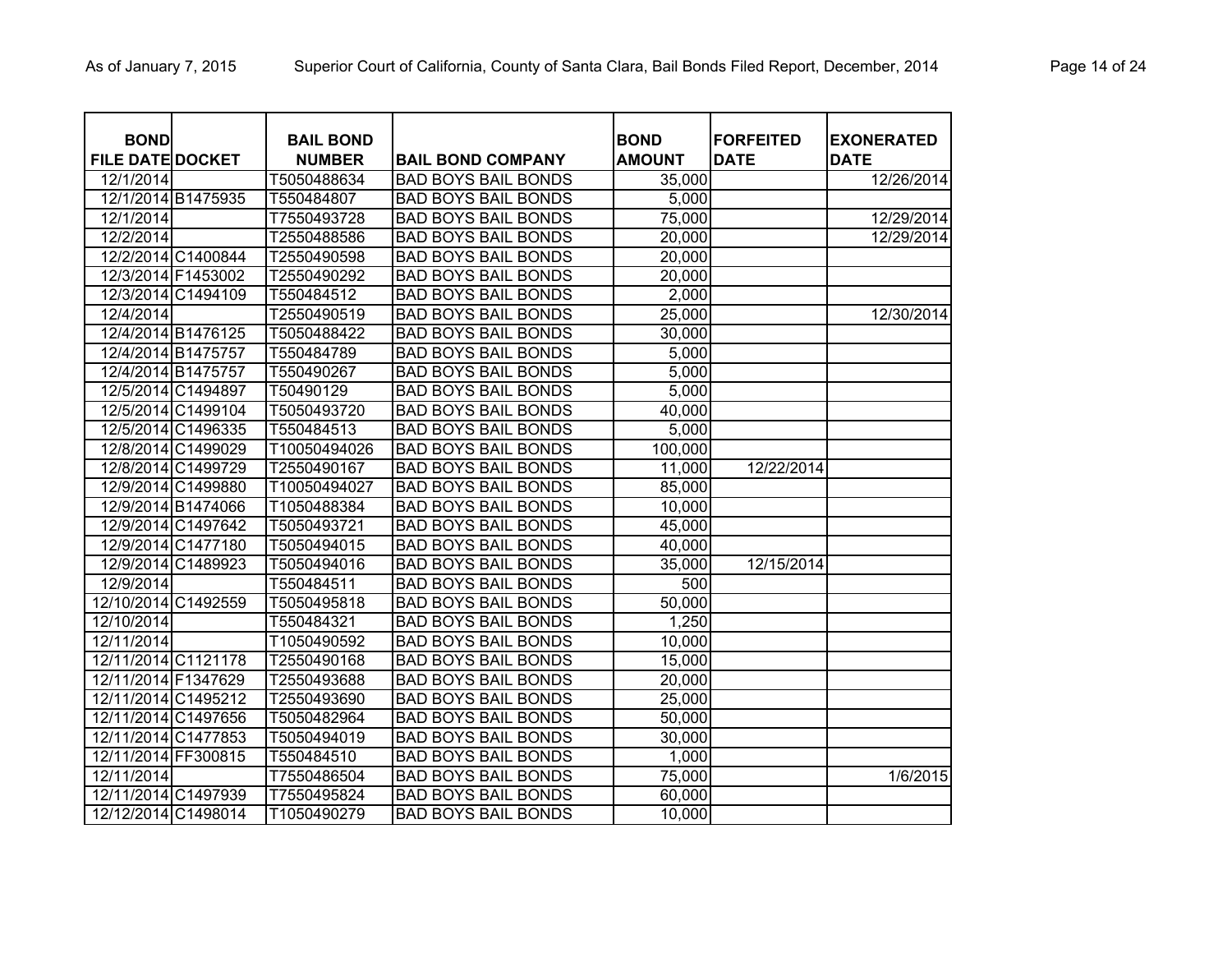| <b>BOND</b>                                    | <b>BAIL BOND</b>            |                                                          | <b>BOND</b>      | <b>FORFEITED</b> | <b>EXONERATED</b> |
|------------------------------------------------|-----------------------------|----------------------------------------------------------|------------------|------------------|-------------------|
| <b>FILE DATE DOCKET</b><br>12/12/2014 C1499937 | <b>NUMBER</b>               | <b>BAIL BOND COMPANY</b>                                 | <b>AMOUNT</b>    | <b>DATE</b>      | <b>DATE</b>       |
| 12/12/2014 C1353273                            | T20050493739<br>T2550488404 | <b>BAD BOYS BAIL BONDS</b><br><b>BAD BOYS BAIL BONDS</b> | 105,000          |                  |                   |
| 12/12/2014 B1476421                            | T5050495819                 | <b>BAD BOYS BAIL BONDS</b>                               | 15,000<br>50,000 |                  | 12/22/2014        |
| 12/12/2014 C1499937                            | T5050495820                 | <b>BAD BOYS BAIL BONDS</b>                               |                  |                  |                   |
| 12/12/2014 C1499950                            | T5050495821                 | <b>BAD BOYS BAIL BONDS</b>                               | 35,000           |                  |                   |
| 12/15/2014 B1476537                            |                             |                                                          | 35,000           |                  |                   |
| 12/15/2014 C1496652                            | T10050490209                | <b>BAD BOYS BAIL BONDS</b>                               | 100,000          |                  |                   |
|                                                | T1050486718                 | <b>BAD BOYS BAIL BONDS</b>                               | 10,000           |                  |                   |
| 12/15/2014                                     | T1050490280                 | <b>BAD BOYS BAIL BONDS</b>                               | 10,000           |                  |                   |
| 12/15/2014 C1488292                            | T1050495799                 | <b>BAD BOYS BAIL BONDS</b>                               | 6,000            |                  |                   |
| 12/15/2014                                     | T2550488591                 | <b>BAD BOYS BAIL BONDS</b>                               | 16,000           |                  |                   |
| 12/15/2014                                     | T550482867                  | <b>BAD BOYS BAIL BONDS</b>                               | 5,000            |                  |                   |
| 12/16/2014                                     | T1050488069                 | <b>BAD BOYS BAIL BONDS</b>                               | 10,000           |                  |                   |
| 12/16/2014                                     | T2550488405                 | <b>BAD BOYS BAIL BONDS</b>                               | 25,000           |                  |                   |
| 12/16/2014                                     | T2550488581                 | <b>BAD BOYS BAIL BONDS</b>                               | 15,000           |                  |                   |
| 12/16/2014 C1497171                            | T2550488582                 | <b>BAD BOYS BAIL BONDS</b>                               | 25,000           |                  |                   |
| 12/16/2014 B1476456                            | T5050495994                 | <b>BAD BOYS BAIL BONDS</b>                               | 30,000           |                  |                   |
| 12/16/2014 C1486304                            | T550482660                  | <b>BAD BOYS BAIL BONDS</b>                               | 5,000            |                  |                   |
| 12/17/2014 C1494703                            | T1050488071                 | <b>BAD BOYS BAIL BONDS</b>                               | 10,000           |                  |                   |
| 12/17/2014 C1246260                            | T2550488402                 | <b>BAD BOYS BAIL BONDS</b>                               | 20,000           |                  |                   |
| 12/17/2014                                     | T550482659                  | <b>BAD BOYS BAIL BONDS</b>                               | 5,000            |                  |                   |
| 12/18/2014 C1494518                            | T1050495800                 | <b>BAD BOYS BAIL BONDS</b>                               | 10,000           |                  |                   |
| 12/18/2014 C1497354                            | T5050488423                 | <b>BAD BOYS BAIL BONDS</b>                               | 10,000           |                  |                   |
| 12/18/2014 C1499268                            | T7550496122                 | <b>BAD BOYS BAIL BONDS</b>                               | 75,000           |                  |                   |
| 12/19/2014                                     | T1050482880                 | <b>BAD BOYS BAIL BONDS</b>                               | 10,000           |                  |                   |
| 12/22/2014                                     | T1050480000                 | <b>BAD BOYS BAIL BONDS</b>                               | 10,000           |                  |                   |
| 12/22/2014 C1401035                            | T2550488590                 | <b>BAD BOYS BAIL BONDS</b>                               | 15,000           |                  |                   |
| 12/22/2014                                     | T2550493766                 | <b>BAD BOYS BAIL BONDS</b>                               | 15,000           |                  |                   |
| 12/22/2014 C1498315                            | T550476359                  | <b>BAD BOYS BAIL BONDS</b>                               | 5,000            |                  |                   |
| 12/22/2014                                     | T550479985                  | <b>BAD BOYS BAIL BONDS</b>                               | 5,000            |                  |                   |
| 12/23/2014                                     | T1050479998                 | <b>BAD BOYS BAIL BONDS</b>                               | 10,000           |                  |                   |
| 12/23/2014 F1453806                            | T2550488587                 | <b>BAD BOYS BAIL BONDS</b>                               | 25,000           |                  |                   |
| 12/23/2014                                     | T2550493997                 | <b>BAD BOYS BAIL BONDS</b>                               | 16,000           |                  |                   |
| 12/23/2014                                     | T5050495993                 | <b>BAD BOYS BAIL BONDS</b>                               | 50,000           |                  |                   |
| 12/24/2014 C1498626                            | T2550496112                 | <b>BAD BOYS BAIL BONDS</b>                               | 25,000           |                  |                   |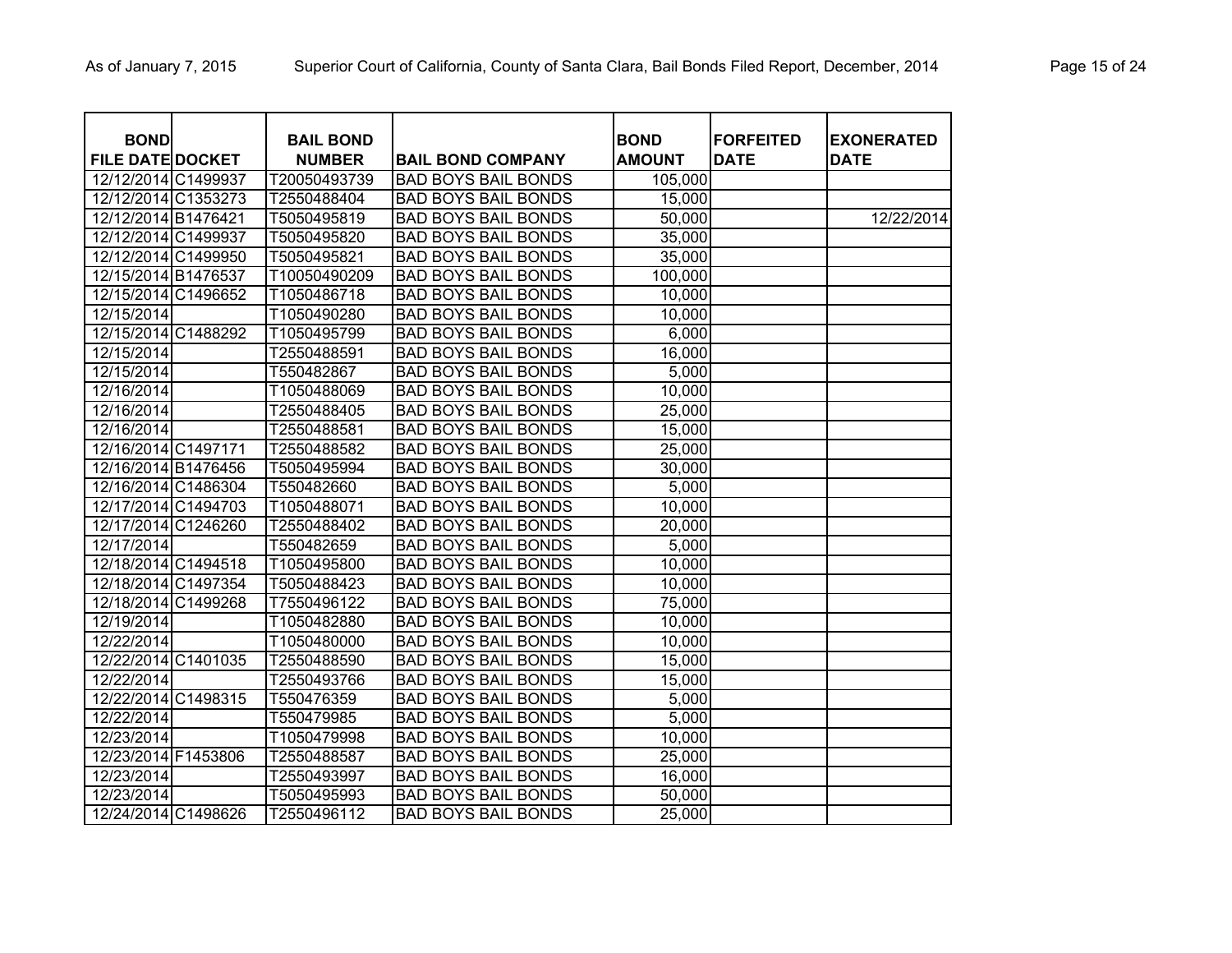| <b>BOND</b>             |                    | <b>BAIL BOND</b> |                                | <b>BOND</b>   | <b>FORFEITED</b> | <b>EXONERATED</b> |
|-------------------------|--------------------|------------------|--------------------------------|---------------|------------------|-------------------|
| <b>FILE DATE DOCKET</b> |                    | <b>NUMBER</b>    | <b>BAIL BOND COMPANY</b>       | <b>AMOUNT</b> | <b>DATE</b>      | <b>DATE</b>       |
| 12/24/2014 C1371095     |                    | T5050495991      | <b>BAD BOYS BAIL BONDS</b>     | 40,000        |                  |                   |
| 12/24/2014              |                    | T5050496121      | <b>BAD BOYS BAIL BONDS</b>     | 47,000        |                  |                   |
| 12/31/2014 C1499505     |                    | T10050484920     | <b>BAD BOYS BAIL BONDS</b>     | 100,000       |                  |                   |
| 12/31/2014              |                    | T1050484820      | <b>BAD BOYS BAIL BONDS</b>     | 10,000        |                  |                   |
| 12/31/2014              |                    | T1050487889      | <b>BAD BOYS BAIL BONDS</b>     | 10,000        |                  |                   |
| 12/31/2014 C1401137     |                    | T1050488176      | <b>BAD BOYS BAIL BONDS</b>     | 10,000        |                  |                   |
| 12/31/2014              |                    | T1050493672      | <b>BAD BOYS BAIL BONDS</b>     | 10,000        |                  |                   |
| 12/31/2014 F1451992     |                    | T1050493673      | <b>BAD BOYS BAIL BONDS</b>     | 7,500         |                  |                   |
| 12/31/2014 C1241343     |                    | T1050495801      | <b>BAD BOYS BAIL BONDS</b>     | 7,000         |                  |                   |
| 12/31/2014 C1493191     |                    | T25504097932     | <b>BAD BOYS BAIL BONDS</b>     | 20,000        |                  |                   |
| 12/31/2014 C1400159     |                    | T2550493998      | <b>BAD BOYS BAIL BONDS</b>     | 15,000        |                  |                   |
| 12/31/2014              |                    | T2550495958      | <b>BAD BOYS BAIL BONDS</b>     | 15,000        |                  |                   |
| 12/31/2014 C1400240     |                    | T2550495959      | <b>BAD BOYS BAIL BONDS</b>     | 20,000        |                  |                   |
| 12/31/2014              |                    | T2550498040      | <b>BAD BOYS BAIL BONDS</b>     | 15,000        |                  |                   |
| 12/31/2014 C1495360     |                    | T5050498063      | <b>BAD BOYS BAIL BONDS</b>     | 50,000        |                  |                   |
| 12/31/2014              |                    | T5050498064      | <b>BAD BOYS BAIL BONDS</b>     | 32,000        |                  |                   |
| 12/31/2014              |                    | T5050498065      | <b>BAD BOYS BAIL BONDS</b>     | 30,000        |                  |                   |
| 12/31/2014 C1497921     |                    | T550495937       | <b>BAD BOYS BAIL BONDS</b>     | 5,000         |                  |                   |
| 12/31/2014              |                    | T550496102       | <b>BAD BOYS BAIL BONDS</b>     | 1,000         |                  |                   |
| 12/31/2014 B1476524     |                    | T7550490619      | <b>BAD BOYS BAIL BONDS</b>     | 75,000        |                  |                   |
| 12/31/2014              |                    | T7550497958      | <b>BAD BOYS BAIL BONDS</b>     | 40,000        |                  |                   |
| 12/31/2014 C1499962     |                    | T7550497959      | <b>BAD BOYS BAIL BONDS</b>     | 50,000        |                  |                   |
| 12/31/2014              |                    | 55102249481      | <b>BAIL BONDS MADE EASY</b>    | 43,250        |                  |                   |
| 12/31/2014 C1495007     |                    | S0602314673      | <b>BAIL BONDS MADE EASY</b>    | 6,000         |                  |                   |
| 12/31/2014 C1478023     |                    | S0602314674      | <b>BAIL BONDS MADE EASY</b>    | 3,000         |                  |                   |
| 12/31/2014 C1478287     |                    | S0602314676      | <b>BAIL BONDS MADE EASY</b>    | 5,000         |                  |                   |
|                         | 12/1/2014 C1495465 | FCS1001410383    | <b>BAIL HOTLINE BAIL BONDS</b> | 75,000        |                  |                   |
|                         | 12/1/2014 B1476049 | FCS101408237     | <b>BAIL HOTLINE BAIL BONDS</b> | 10,000        |                  |                   |
|                         | 12/1/2014 B1475198 | FCS101412803     | <b>BAIL HOTLINE BAIL BONDS</b> | 5,000         |                  |                   |
|                         | 12/1/2014 C1492839 | FCS101415154     | <b>BAIL HOTLINE BAIL BONDS</b> | 5,000         |                  |                   |
|                         | 12/1/2014 C1486672 | FCS101415158     | <b>BAIL HOTLINE BAIL BONDS</b> | 5,000         |                  |                   |
|                         | 12/1/2014 C1499249 | FCS251413119     | <b>BAIL HOTLINE BAIL BONDS</b> | 11,000        | 12/11/2014       |                   |
|                         | 12/1/2014 B1476478 | FCS251413121     | <b>BAIL HOTLINE BAIL BONDS</b> | 15,000        |                  |                   |
|                         | 12/1/2014 C1494737 | FCS251415516     | <b>BAIL HOTLINE BAIL BONDS</b> | 15,000        |                  |                   |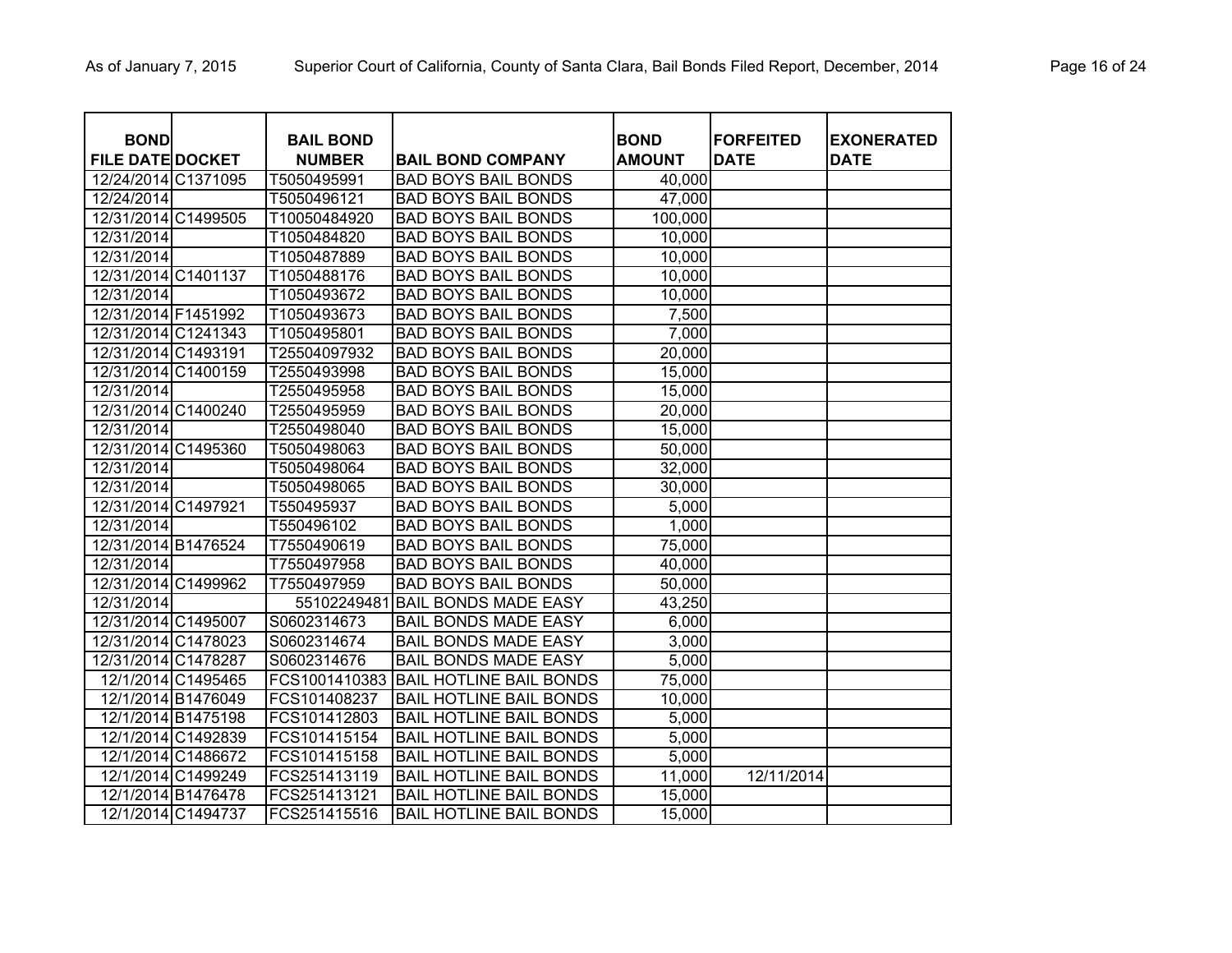| <b>BOND</b>             |                    | <b>BAIL BOND</b> |                                | <b>BOND</b>   | <b>FORFEITED</b> | <b>EXONERATED</b> |
|-------------------------|--------------------|------------------|--------------------------------|---------------|------------------|-------------------|
| <b>FILE DATE DOCKET</b> |                    | <b>NUMBER</b>    | <b>BAIL BOND COMPANY</b>       | <b>AMOUNT</b> | <b>DATE</b>      | <b>DATE</b>       |
|                         | 12/1/2014 C1370532 | FCS251415517     | <b>BAIL HOTLINE BAIL BONDS</b> | 16,000        |                  |                   |
| 12/1/2014               |                    | FCS251415519     | <b>BAIL HOTLINE BAIL BONDS</b> | 16,000        |                  |                   |
|                         | 12/1/2014 C1497694 | FCS251415520     | <b>BAIL HOTLINE BAIL BONDS</b> | 25,000        | 12/12/2014       |                   |
|                         | 12/1/2014 C1499270 | FCS501388127     | <b>BAIL HOTLINE BAIL BONDS</b> | 50,000        |                  |                   |
| 12/1/2014 C1363002      |                    | FCS501407672     | <b>BAIL HOTLINE BAIL BONDS</b> | 40,000        |                  |                   |
| 12/1/2014               |                    | FCS501415647     | <b>BAIL HOTLINE BAIL BONDS</b> | 50,000        |                  | 12/23/2014        |
| 12/1/2014 C1363546      |                    | FCS501415650     | <b>BAIL HOTLINE BAIL BONDS</b> | 50,000        |                  |                   |
| 12/1/2014 C1354120      |                    | FCS501415651     | <b>BAIL HOTLINE BAIL BONDS</b> | 50,000        |                  |                   |
| 12/3/2014 F1453622      |                    | FCS1001410382    | <b>BAIL HOTLINE BAIL BONDS</b> | 50,000        |                  |                   |
| 12/3/2014 C1486742      |                    | FCS101415172     | <b>BAIL HOTLINE BAIL BONDS</b> | 10,000        |                  |                   |
| 12/3/2014 C1480395      |                    | FCS101415173     | <b>BAIL HOTLINE BAIL BONDS</b> | 10,000        |                  |                   |
| 12/3/2014               |                    | FCS251410114     | <b>BAIL HOTLINE BAIL BONDS</b> | 25,000        |                  | 12/31/2014        |
| 12/3/2014 F1452300      |                    | FCS501415648     | <b>BAIL HOTLINE BAIL BONDS</b> | 15,000        |                  | 12/3/2014         |
| 12/4/2014 B1476483      |                    | FCS101415155     | <b>BAIL HOTLINE BAIL BONDS</b> | 1,000         |                  |                   |
| 12/4/2014 B1262892      |                    | FCS101415156     | <b>BAIL HOTLINE BAIL BONDS</b> | 3,000         |                  |                   |
| 12/4/2014 B1263163      |                    | FCS101415157     | <b>BAIL HOTLINE BAIL BONDS</b> | 10,000        |                  |                   |
| 12/4/2014               |                    | FCS101415159     | <b>BAIL HOTLINE BAIL BONDS</b> | 10,000        |                  |                   |
| 12/4/2014 F1452961      |                    | FCS501415653     | <b>BAIL HOTLINE BAIL BONDS</b> | 20,000        |                  | 12/30/2014        |
| 12/5/2014 C1369167      |                    | FCS101408205     | <b>BAIL HOTLINE BAIL BONDS</b> | 7,500         |                  |                   |
| 12/5/2014 C1489936      |                    | FCS251418580     | <b>BAIL HOTLINE BAIL BONDS</b> | 25,000        |                  |                   |
| 12/5/2014 C1499054      |                    | FCS501418777     | <b>BAIL HOTLINE BAIL BONDS</b> | 50,000        |                  |                   |
| 12/8/2014 C1498901      |                    | FCS1001351051    | <b>BAIL HOTLINE BAIL BONDS</b> | 100,000       |                  |                   |
| 12/8/2014 C1498251      |                    | FCS1001405178    | <b>BAIL HOTLINE BAIL BONDS</b> | 100,000       |                  |                   |
| 12/8/2014 C1481375      |                    | FCS251413116     | <b>BAIL HOTLINE BAIL BONDS</b> | 5,000         |                  |                   |
| 12/8/2014 C1197947      |                    | FCS251413117     | <b>BAIL HOTLINE BAIL BONDS</b> | 5,000         |                  |                   |
| 12/8/2014 C1499851      |                    | FCS251418577     | <b>BAIL HOTLINE BAIL BONDS</b> | 25,000        |                  |                   |
| 12/8/2014 C1499585      |                    | FCS501407677     | <b>BAIL HOTLINE BAIL BONDS</b> | 45,000        |                  |                   |
| 12/8/2014               |                    | FCS501418778     | <b>BAIL HOTLINE BAIL BONDS</b> | 45,000        |                  |                   |
| 12/8/2014               |                    | FCS501418779     | <b>BAIL HOTLINE BAIL BONDS</b> | 50,000        |                  | 1/2/2015          |
| 12/9/2014 B1475515      |                    | FCS1001344856    | <b>BAIL HOTLINE BAIL BONDS</b> | 60,000        |                  |                   |
| 12/9/2014 B1476049      |                    | FCS1001410380    | <b>BAIL HOTLINE BAIL BONDS</b> | 80,000        |                  |                   |
| 12/9/2014 B1151814      |                    | FCS1001410381    | <b>BAIL HOTLINE BAIL BONDS</b> | 50,000        |                  |                   |
| 12/9/2014 C1494606      |                    | FCS101415206     | <b>BAIL HOTLINE BAIL BONDS</b> | 5,000         | 1/5/2015         |                   |
| 12/9/2014 C1498515      |                    | FCS101418118     | <b>BAIL HOTLINE BAIL BONDS</b> | 2,000         |                  |                   |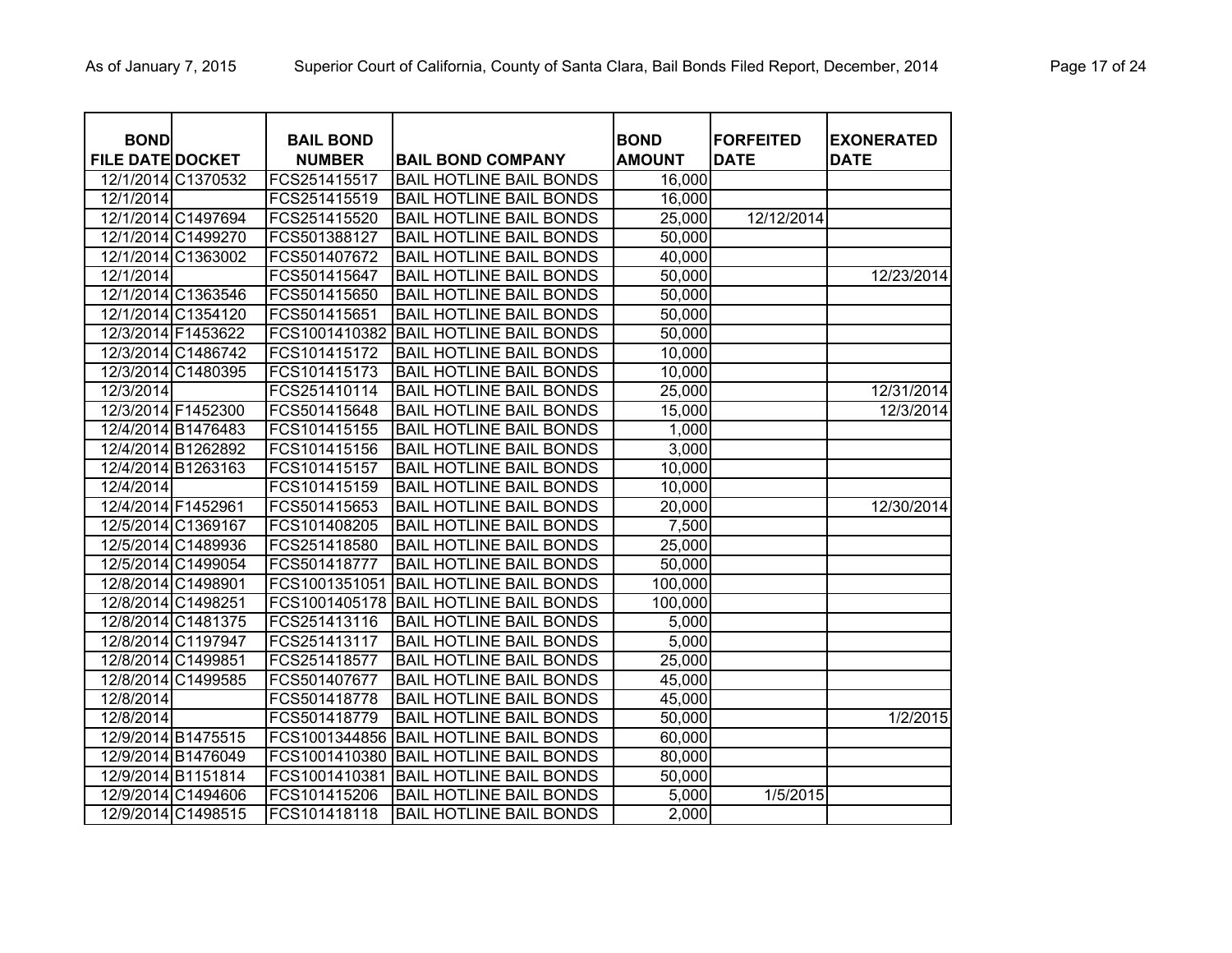| <b>BOND</b>             |                    | <b>BAIL BOND</b> |                                | <b>BOND</b>   | <b>FORFEITED</b> | <b>EXONERATED</b> |
|-------------------------|--------------------|------------------|--------------------------------|---------------|------------------|-------------------|
| <b>FILE DATE DOCKET</b> |                    | <b>NUMBER</b>    | <b>BAIL BOND COMPANY</b>       | <b>AMOUNT</b> | <b>DATE</b>      | <b>DATE</b>       |
| 12/9/2014 C1474141      |                    | FCS251413093     | <b>BAIL HOTLINE BAIL BONDS</b> | 5,500         |                  |                   |
|                         | 12/9/2014 B1476079 | FCS501415652     | <b>BAIL HOTLINE BAIL BONDS</b> | 50,000        |                  |                   |
| 12/10/2014 C1481868     |                    | FCS1001402347    | <b>BAIL HOTLINE BAIL BONDS</b> | 75,000        |                  |                   |
| 12/10/2014 C1490763     |                    | FCS101412752     | <b>BAIL HOTLINE BAIL BONDS</b> | 7,000         |                  |                   |
| 12/10/2014 C1499346     |                    | FCS2501365191    | <b>BAIL HOTLINE BAIL BONDS</b> | 250,000       |                  |                   |
| 12/10/2014 F1453261     |                    | FCS251418578     | <b>BAIL HOTLINE BAIL BONDS</b> | 10,000        |                  |                   |
| 12/10/2014 F1453040     |                    | FCS251418579     | <b>BAIL HOTLINE BAIL BONDS</b> | 10,000        |                  |                   |
| 12/11/2014 B1476293     |                    | FCS501418780     | <b>BAIL HOTLINE BAIL BONDS</b> | 50,000        |                  |                   |
| 12/12/2014 C1495453     |                    | FCS251424645     | <b>BAIL HOTLINE BAIL BONDS</b> | 25,000        |                  |                   |
| 12/12/2014              |                    | FCS501388128     | <b>BAIL HOTLINE BAIL BONDS</b> | 50,000        |                  |                   |
| 12/15/2014              |                    | FCS101408235     | <b>BAIL HOTLINE BAIL BONDS</b> | 7,000         |                  |                   |
| 12/15/2014              |                    | FCS101418121     | <b>BAIL HOTLINE BAIL BONDS</b> | 10,000        |                  |                   |
| 12/15/2014 C1493626     |                    | FCS101418122     | <b>BAIL HOTLINE BAIL BONDS</b> | 5,000         |                  |                   |
| 12/15/2014 C1488558     |                    | FCS101421919     | <b>BAIL HOTLINE BAIL BONDS</b> | 10,000        |                  |                   |
| 12/15/2014 C1494494     |                    | FCS101421920     | <b>BAIL HOTLINE BAIL BONDS</b> | 10,000        |                  |                   |
| 12/15/2014 C1499260     |                    | FCS1501402397    | <b>BAIL HOTLINE BAIL BONDS</b> | 150,000       |                  |                   |
| 12/15/2014 C1495063     |                    | FCS251410117     | <b>BAIL HOTLINE BAIL BONDS</b> | 20,000        |                  |                   |
| 12/15/2014 C1490711     |                    | FCS251417135     | <b>BAIL HOTLINE BAIL BONDS</b> | 15,000        |                  |                   |
| 12/15/2014 C1400236     |                    | FCS251424643     | <b>BAIL HOTLINE BAIL BONDS</b> | 25,000        |                  |                   |
| 12/15/2014              |                    | FCS251424644     | <b>BAIL HOTLINE BAIL BONDS</b> | 16,000        |                  |                   |
| 12/15/2014 C1491901     |                    | FCS501423362     | <b>BAIL HOTLINE BAIL BONDS</b> | 50,000        |                  |                   |
| 12/16/2014 C1496254     |                    | FCS101369502     | <b>BAIL HOTLINE BAIL BONDS</b> | 10,000        | 12/16/2014       |                   |
| 12/16/2014 B1472609     |                    | FCS101418382     | <b>BAIL HOTLINE BAIL BONDS</b> | 10,000        |                  |                   |
| 12/16/2014 B1365761     |                    | FCS101421921     | <b>BAIL HOTLINE BAIL BONDS</b> | 1,000         |                  |                   |
| 12/16/2014              |                    | FCS251410115     | <b>BAIL HOTLINE BAIL BONDS</b> | 15,000        |                  |                   |
| 12/16/2014 C1499602     |                    | FCS501422447     | <b>BAIL HOTLINE BAIL BONDS</b> | 46,000        |                  |                   |
| 12/16/2014 F1453659     |                    | FCS501423361     | <b>BAIL HOTLINE BAIL BONDS</b> | 40,000        |                  |                   |
| 12/17/2014 C1488816     |                    | FCS101415160     | <b>BAIL HOTLINE BAIL BONDS</b> | 10,000        |                  |                   |
| 12/17/2014              |                    | FCS251424642     | <b>BAIL HOTLINE BAIL BONDS</b> | 16,000        |                  |                   |
| 12/18/2014 F1452204     |                    | FCS101421922     | <b>BAIL HOTLINE BAIL BONDS</b> | 7,500         |                  |                   |
| 12/18/2014 F1453561     |                    | FCS101421923     | <b>BAIL HOTLINE BAIL BONDS</b> | 7,500         |                  |                   |
| 12/18/2014              |                    | FCS251410118     | <b>BAIL HOTLINE BAIL BONDS</b> | 15,000        |                  |                   |
| 12/18/2014 F1453443     |                    | FCS5014722446    | <b>BAIL HOTLINE BAIL BONDS</b> | 50,000        |                  |                   |
| 12/19/2014 C1485846     |                    | FCS1001360426    | <b>BAIL HOTLINE BAIL BONDS</b> | 100,000       |                  |                   |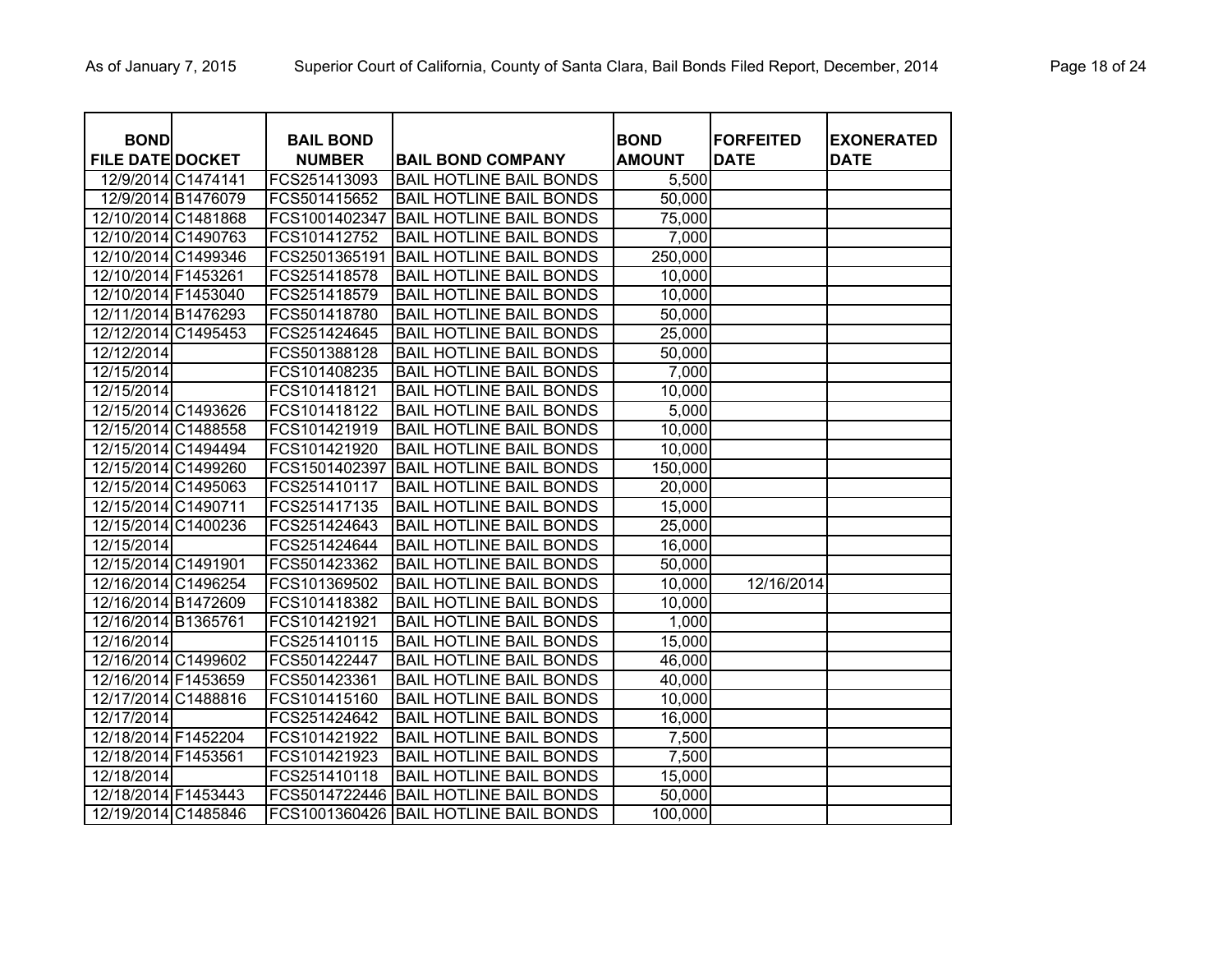| <b>BOND</b>             | <b>BAIL BOND</b> |                                 | <b>BOND</b>   | <b>FORFEITED</b> | <b>EXONERATED</b> |
|-------------------------|------------------|---------------------------------|---------------|------------------|-------------------|
| <b>FILE DATE DOCKET</b> | <b>NUMBER</b>    | <b>BAIL BOND COMPANY</b>        | <b>AMOUNT</b> | <b>DATE</b>      | <b>DATE</b>       |
| 12/19/2014              | FCS251413110     | <b>BAIL HOTLINE BAIL BONDS</b>  | 25,000        |                  |                   |
| 12/22/2014 C1499901     | FCS1001427550    | <b>BAIL HOTLINE BAIL BONDS</b>  | 75,000        |                  |                   |
| 12/22/2014              | FCS101424432     | <b>BAIL HOTLINE BAIL BONDS</b>  | 10,000        |                  |                   |
| 12/22/2014 C1498743     | FCS101424433     | <b>BAIL HOTLINE BAIL BONDS</b>  | 3,000         |                  |                   |
| 12/22/2014              | FCS101424435     | <b>BAIL HOTLINE BAIL BONDS</b>  | 250           |                  |                   |
| 12/22/2014 C1400869     | FCS251413111     | <b>BAIL HOTLINE BAIL BONDS</b>  | 15,000        |                  |                   |
| 12/22/2014              | FCS251424641     | <b>BAIL HOTLINE BAIL BONDS</b>  | 15,000        |                  |                   |
| 12/22/2014 C1400868     | FCS251426496     | <b>BAIL HOTLINE BAIL BONDS</b>  | 25,000        | 1/2/2015         |                   |
| 12/22/2014 C1488869     | FCS501388129     | <b>BAIL HOTLINE BAIL BONDS</b>  | 35,000        |                  |                   |
| 12/22/2014              | FCS501422445     | <b>BAIL HOTLINE BAIL BONDS</b>  | 25,000        |                  |                   |
| 12/23/2014 F1451820     | FCS101415161     | <b>BAIL HOTLINE BAIL BONDS</b>  | 7,500         |                  |                   |
| 12/23/2014 F1450242     | FCS501422444     | <b>BAIL HOTLINE BAIL BONDS</b>  | 50,000        |                  |                   |
| 12/24/2014              | FCS101415162     | <b>BAIL HOTLINE BAIL BONDS</b>  | 2,000         |                  |                   |
| 12/24/2014 C1499866     | FCS101424431     | <b>BAIL HOTLINE BAIL BONDS</b>  | 10,000        |                  |                   |
| 12/29/2014              | FCS1001360427    | <b>BAIL HOTLINE BAIL BONDS</b>  | 53,000        |                  |                   |
| 12/29/2014 B1475599     | FCS101389818     | <b>BAIL HOTLINE BAIL BONDS</b>  | 5,000         |                  |                   |
| 12/29/2014 C1499519     | FCS101424430     | <b>BAIL HOTLINE BAIL BONDS</b>  | 5,000         | 12/29/2014       |                   |
| 12/30/2014 F1453493     | FCS101415164     | <b>BAIL HOTLINE BAIL BONDS</b>  | 10,000        |                  |                   |
| 12/30/2014 B1474249     | FCS2501377825    | <b>BAIL HOTLINE BAIL BONDS</b>  | 200,000       |                  |                   |
| 12/31/2014 C1351001     | FCS1001390459    | <b>BAIL HOTLINE BAIL BONDS</b>  | 55,000        |                  |                   |
| 12/31/2014              | FCS101415169     | <b>BAIL HOTLINE BAIL BONDS</b>  | 10,000        |                  |                   |
| 12/31/2014 C1479010     | FCS101421876     | <b>BAIL HOTLINE BAIL BONDS</b>  | 5,000         |                  |                   |
| 12/31/2014 C1499934     | FCS101424429     | <b>BAIL HOTLINE BAIL BONDS</b>  | 7,500         |                  |                   |
| 12/31/2014 C1493247     | FCS101429423     | <b>BAIL HOTLINE BAIL BONDS</b>  | 10,000        |                  |                   |
| 12/31/2014              | FCS1501415770    | <b>BAIL HOTLINE BAIL BONDS</b>  | 105,000       |                  |                   |
| 12/31/2014              | FCS251426495     | <b>BAIL HOTLINE BAIL BONDS</b>  | 16,000        |                  |                   |
| 12/31/2014              | FCS251427303     | <b>BAIL HOTLINE BAIL BONDS</b>  | 11,250        |                  |                   |
| 12/31/2014              | FCS251427304     | <b>BAIL HOTLINE BAIL BONDS</b>  | 21,000        |                  |                   |
| 12/31/2014              | FCS251427306     | <b>BAIL HOTLINE BAIL BONDS</b>  | 20,000        |                  |                   |
| 12/31/2014              | FCS251427307     | <b>BAIL HOTLINE BAIL BONDS</b>  | 25,000        |                  |                   |
| 12/31/2014 C1475722     | FCS501422443     | <b>BAIL HOTLINE BAIL BONDS</b>  | 50,000        |                  |                   |
| 12/9/2014 C1115861      | AS50K54888       | BELAL M MASADEH BAIL BON        | 50,000        |                  |                   |
| 12/3/2014 C1494011      | 5272057207       | <b>BODYGUARD BAIL BONDS</b>     | 5,000         |                  |                   |
| 12/5/2014               |                  | 5551193233 BODYGUARD BAIL BONDS | 15,000        |                  |                   |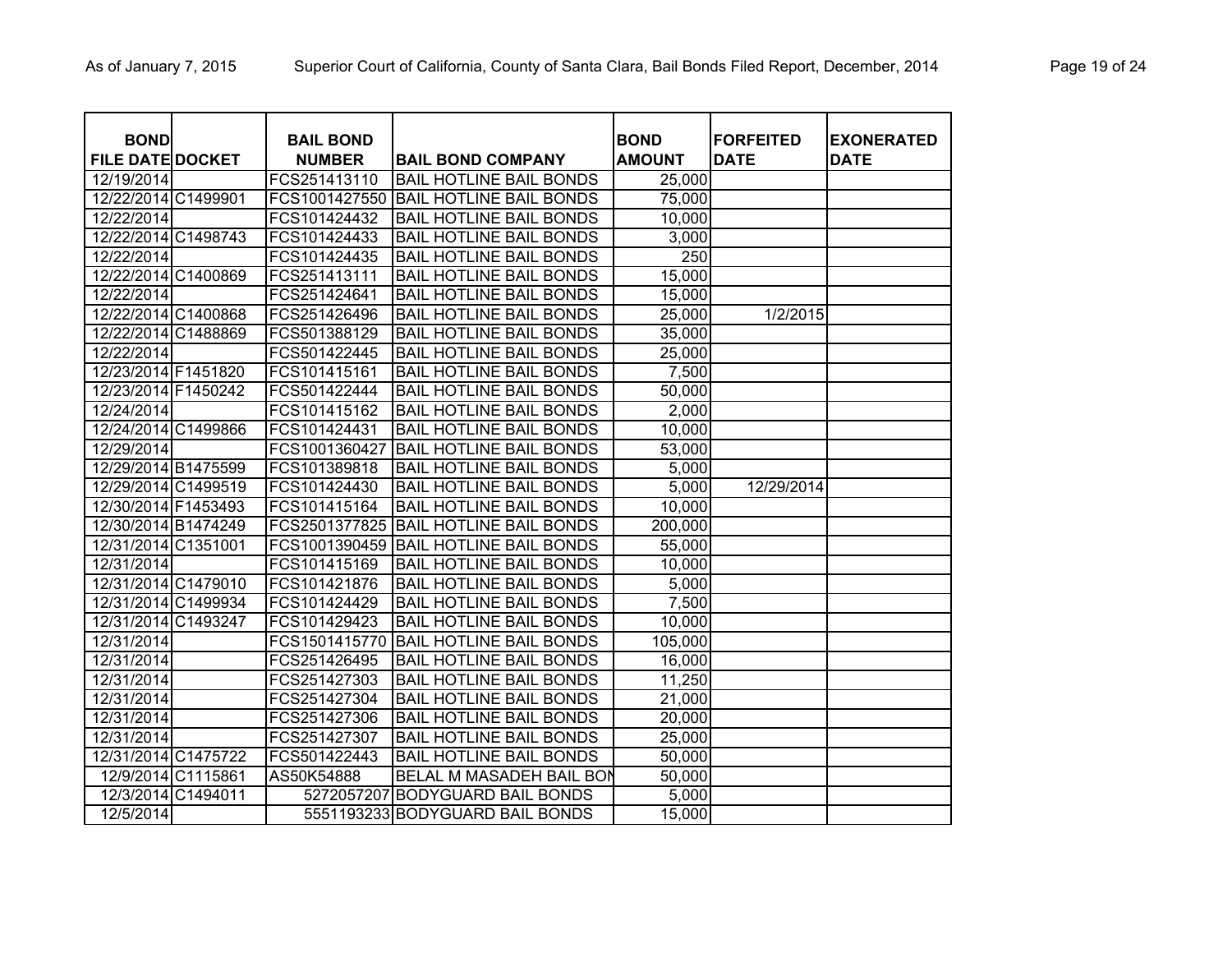| <b>BOND</b>             |                    | <b>BAIL BOND</b> |                                  | <b>BOND</b>   | <b>IFORFEITED</b> | <b>EXONERATED</b> |
|-------------------------|--------------------|------------------|----------------------------------|---------------|-------------------|-------------------|
| <b>FILE DATE DOCKET</b> |                    | <b>NUMBER</b>    | <b>BAIL BOND COMPANY</b>         | <b>AMOUNT</b> | <b>DATE</b>       | <b>DATE</b>       |
| 12/8/2014               |                    |                  | 5551177860 BODYGUARD BAIL BONDS  | 15,000        |                   |                   |
| 12/16/2014 B1476534     |                    |                  | 5105421773 BODYGUARD BAIL BONDS  | 25,000        |                   |                   |
| 12/22/2014              |                    |                  | 5272198454 BODYGUARD BAIL BONDS  | 25,000        |                   |                   |
| 12/29/2014 C1479744     |                    | AS15419307       | <b>CASTLE BAIL BONDS</b>         | 10,000        |                   |                   |
| 12/29/2014 C1358723     |                    |                  | 5802076256 CHERRY BAIL BONDS     | 2,500         |                   |                   |
| 12/8/2014               |                    | 2014DD012909     | <b>DISCREET BAIL BONDS</b>       | 15,000        |                   |                   |
| 12/11/2014              |                    | 2014DD012129     | <b>DISCREET BAIL BONDS</b>       | 15,000        |                   |                   |
| 12/12/2014              |                    | 2014CC022447     | <b>DISCREET BAIL BONDS</b>       | 25,000        |                   |                   |
| 12/17/2014 C1497627     |                    | 2014BB033276     | <b>DISCREET BAIL BONDS</b>       | 10,000        |                   |                   |
| 12/23/2014 C1243260     |                    | 2014AA107709     | <b>DISCREET BAIL BONDS</b>       | 2,000         |                   |                   |
| 12/23/2014              |                    | 2014CC022838     | <b>DISCREET BAIL BONDS</b>       | 25,000        |                   |                   |
| 12/31/2014              |                    | 2014DD013052     | <b>DISCREET BAIL BONDS</b>       | 40,000        |                   |                   |
| 12/22/2014 F1452933     |                    |                  | 5802381453 EIGHT BALL BAIL BONDS | 5,000         |                   |                   |
| 12/19/2014 C1489990     |                    | 5250009622       | <b>FUSION BAIL BONDS</b>         | 5,000         |                   |                   |
| 12/1/2014               |                    | T1550484307      | <b>GOLDEN STATE BAIL BONDS</b>   | 5,000         |                   |                   |
| 12/1/2014               |                    | T2550480967      | <b>GOLDEN STATE BAIL BONDS</b>   | 16,000        |                   |                   |
|                         | 12/1/2014 B1475120 | T2550484308      | <b>GOLDEN STATE BAIL BONDS</b>   | 20,000        |                   |                   |
|                         | 12/9/2014 C1490703 | T1550490625      | <b>GOLDEN STATE BAIL BONDS</b>   | 5,000         |                   |                   |
| 12/9/2014               |                    | T5050486692      | <b>GOLDEN STATE BAIL BONDS</b>   | 20,000        |                   |                   |
| 12/12/2014 C1371965     |                    | T50050486696     | <b>GOLDEN STATE BAIL BONDS</b>   | 500,000       |                   |                   |
| 12/17/2014 C1496828     |                    | T10050480993     | <b>GOLDEN STATE BAIL BONDS</b>   | 100,000       |                   |                   |
| 12/17/2014 C1495943     |                    | T2550488702      | <b>GOLDEN STATE BAIL BONDS</b>   | 20,000        |                   |                   |
| 12/19/2014 C1498186     |                    | T10050486695     | <b>GOLDEN STATE BAIL BONDS</b>   | 60,000        |                   |                   |
| 12/19/2014 C1487028     |                    | T2550488701      | <b>GOLDEN STATE BAIL BONDS</b>   | 15,000        |                   |                   |
| 12/23/2014 C1495144     |                    | T5050480978      | <b>GOLDEN STATE BAIL BONDS</b>   | 10,000        |                   |                   |
| 12/23/2014 C1486158     |                    | T5050480979      | <b>GOLDEN STATE BAIL BONDS</b>   | 6,000         |                   |                   |
| 12/24/2014              |                    | T1050490332      | <b>GOLDEN STATE BAIL BONDS</b>   | 10,000        |                   | 1/5/2015          |
| 12/31/2014              |                    | T5050480980      | <b>GOLDEN STATE BAIL BONDS</b>   | 25,000        |                   |                   |
| 12/18/2014 F1347642     |                    | FCS101414129     | <b>JORGE RIVERA BAIL BONDS</b>   | 10,000        |                   |                   |
| 12/29/2014 B1475906     |                    | AB00761145       | <b>KEITH CARTER BAIL BONDS</b>   | 5,000         |                   |                   |
| 12/24/2014 C1496299     |                    | S2602247003      | <b>LATINO BAIL BONDS</b>         | 21,000        |                   |                   |
|                         | 12/1/2014 C1369637 |                  | 5112678601 LE BAIL BONDS         | 5,000         |                   |                   |
|                         | 12/1/2014 B1473377 |                  | 5272014985 LE BAIL BONDS         | 25,000        |                   |                   |
| 12/1/2014               |                    |                  | 5272069985 LE BAIL BONDS         | 15,000        |                   |                   |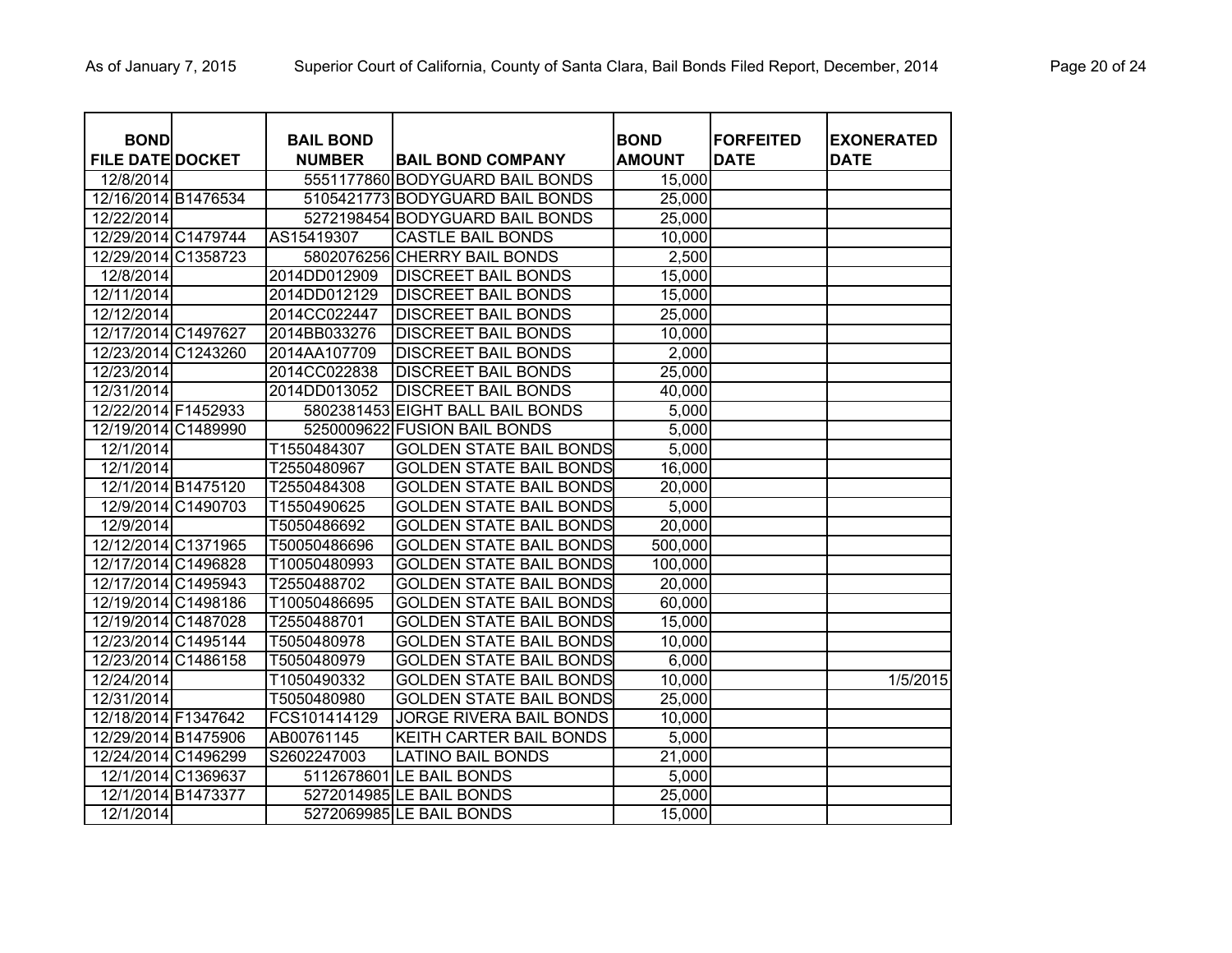| <b>BOND</b>             |                    | <b>BAIL BOND</b> |                          | <b>BOND</b>   | <b>FORFEITED</b> | <b>EXONERATED</b> |
|-------------------------|--------------------|------------------|--------------------------|---------------|------------------|-------------------|
| <b>FILE DATE DOCKET</b> |                    | <b>NUMBER</b>    | <b>BAIL BOND COMPANY</b> | <b>AMOUNT</b> | <b>DATE</b>      | <b>DATE</b>       |
|                         | 12/1/2014 C1400858 |                  | 5272070004 LE BAIL BONDS | 15,000        |                  |                   |
|                         | 12/4/2014 B1476250 |                  | 5271968001 LE BAIL BONDS | 25,000        |                  |                   |
|                         | 12/4/2014 B1476176 |                  | 5272069998 LE BAIL BONDS | 25,000        |                  |                   |
|                         | 12/5/2014 C1492607 |                  | 5105434643 LE BAIL BONDS | 95,000        |                  |                   |
|                         | 12/8/2014 C1478156 |                  | 5105434614 LE BAIL BONDS | 100,000       |                  |                   |
| 12/8/2014               |                    |                  | 5112728069 LE BAIL BONDS | 6,000         |                  |                   |
| 12/9/2014               |                    |                  | 5105434656LE BAIL BONDS  | 100,000       |                  |                   |
| 12/9/2014               |                    |                  | 5272070059 LE BAIL BONDS | 15,000        |                  |                   |
| 12/12/2014 C1233785     |                    |                  | 5112728085 LE BAIL BONDS | 10,000        |                  |                   |
| 12/12/2014 B1476105     |                    |                  | 5272070062 LE BAIL BONDS | 20,000        |                  |                   |
| 12/12/2014              |                    |                  | 5272070075 LE BAIL BONDS | 20,000        |                  |                   |
| 12/15/2014              |                    |                  | 5272070033 LE BAIL BONDS | 25,000        |                  |                   |
| 12/15/2014              |                    |                  | 5272070046 LE BAIL BONDS | 16,000        |                  |                   |
| 12/16/2014              |                    |                  | 5272070020 LE BAIL BONDS | 15,000        |                  |                   |
| 12/19/2014 C1499863     |                    |                  | 5105418395 LE BAIL BONDS | 100,000       |                  |                   |
| 12/22/2014 C1490789     |                    |                  | 5150007197 LE BAIL BONDS | 150,000       |                  |                   |
| 12/23/2014 C1490654     |                    |                  | 5112640323 LE BAIL BONDS | 10,000        |                  |                   |
| 12/23/2014 C1118984     |                    |                  | 5271945585 LE BAIL BONDS | 10,000        |                  |                   |
| 12/31/2014 C1400141     |                    |                  | 5112695307 LE BAIL BONDS | 5,000         |                  |                   |
| 12/31/2014              |                    |                  | 5112728098 LE BAIL BONDS | 10,000        |                  |                   |
| 12/31/2014              |                    |                  | 5112809269 LE BAIL BONDS | 10,000        |                  |                   |
| 12/31/2014 C1498810     |                    |                  | 5112809272 LE BAIL BONDS | 5,000         |                  |                   |
| 12/31/2014              |                    |                  | 5551210938 LE BAIL BONDS | 27,000        |                  |                   |
| 12/1/2014               |                    |                  | 113190 LUNA BAIL BONDS   | 185,000       |                  | 12/19/2014        |
| 12/1/2014               |                    | AS15414478       | <b>LUNA BAIL BONDS</b>   | 10,000        |                  | 12/29/2014        |
|                         | 12/1/2014 C1498930 | AS25231380       | <b>LUNA BAIL BONDS</b>   | 25,000        |                  |                   |
|                         | 12/1/2014 B1475974 | AS25231385       | <b>LUNA BAIL BONDS</b>   | 25,000        |                  |                   |
| 12/2/2014               |                    | AS100132065      | <b>LUNA BAIL BONDS</b>   | 55,000        |                  | 12/29/2014        |
| 12/2/2014               |                    | AS100132445      | <b>LUNA BAIL BONDS</b>   | 86,000        |                  | 12/29/2014        |
| 12/2/2014               |                    | AS50173854       | <b>LUNA BAIL BONDS</b>   | 50,000        |                  | 12/29/2014        |
| 12/3/2014               |                    | AS100132066      | <b>LUNA BAIL BONDS</b>   | 100,000       |                  | 12/28/2014        |
|                         | 12/3/2014 F1450101 | AS50175764       | <b>LUNA BAIL BONDS</b>   | 30,000        |                  |                   |
| 12/3/2014               |                    | AS51002472       | <b>LUNA BAIL BONDS</b>   | 5,000         |                  |                   |
|                         | 12/4/2014 B1476582 | AS15414465       | <b>LUNA BAIL BONDS</b>   | 10,000        |                  |                   |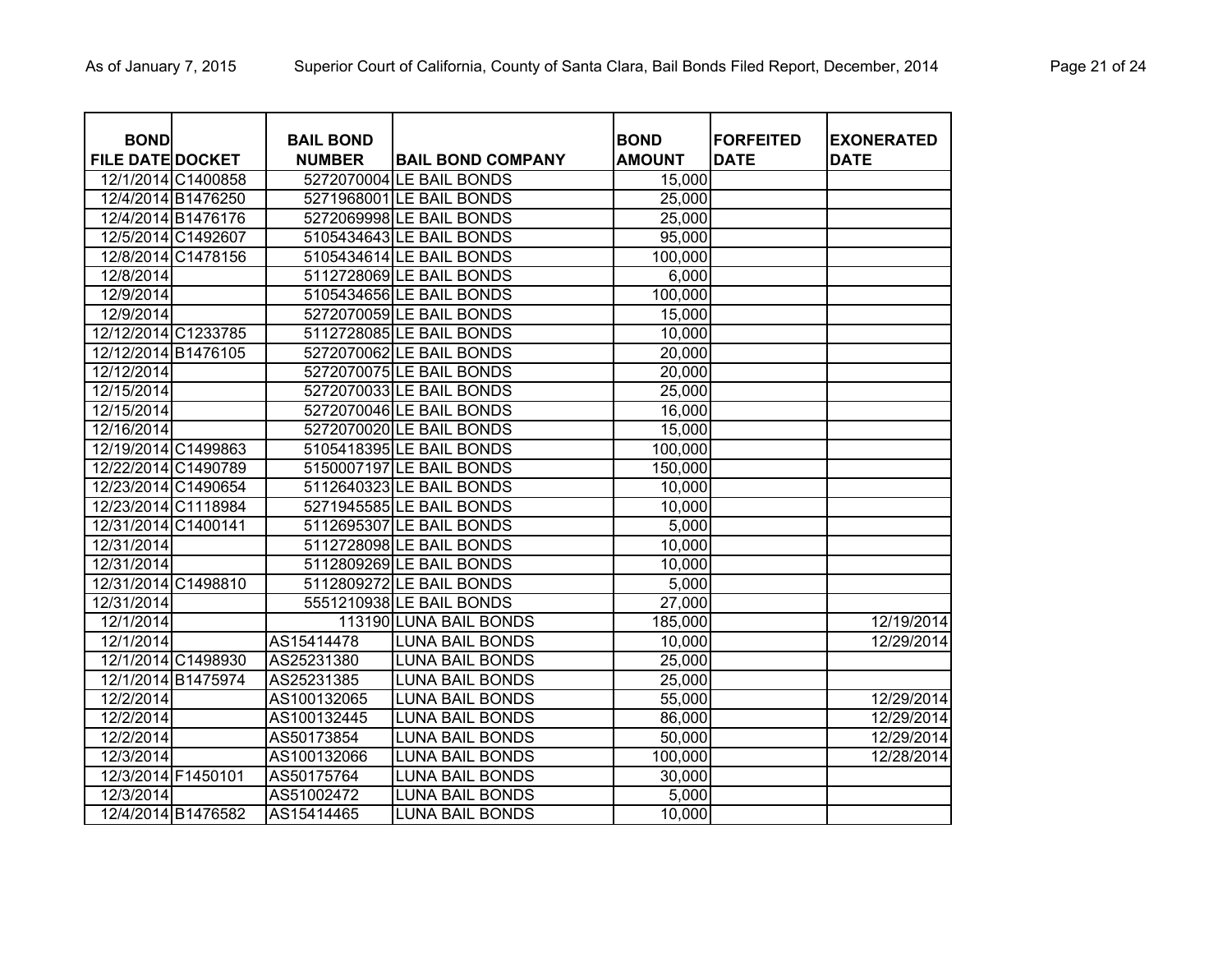| <b>BOND</b>             |                    | <b>BAIL BOND</b> |                          | <b>BOND</b>   | <b>FORFEITED</b> | <b>EXONERATED</b> |
|-------------------------|--------------------|------------------|--------------------------|---------------|------------------|-------------------|
| <b>FILE DATE DOCKET</b> |                    | <b>NUMBER</b>    | <b>BAIL BOND COMPANY</b> | <b>AMOUNT</b> | <b>DATE</b>      | <b>DATE</b>       |
|                         | 12/5/2014 C1499355 | AS100132444      | <b>LUNA BAIL BONDS</b>   | 100,000       |                  |                   |
|                         | 12/5/2014 C1499198 | AS50173713       | <b>LUNA BAIL BONDS</b>   | 40,000        |                  |                   |
| 12/8/2014               |                    | AS25235415       | <b>LUNA BAIL BONDS</b>   | 25,000        |                  |                   |
|                         | 12/8/2014 C1498782 | AS50175252       | <b>LUNA BAIL BONDS</b>   | 50,000        |                  |                   |
| 12/9/2014               |                    | AS25232685       | <b>LUNA BAIL BONDS</b>   | 25,000        |                  | 12/30/2014        |
| 12/10/2014 C1499583     |                    | AS25231069       | <b>LUNA BAIL BONDS</b>   | 25,000        |                  |                   |
| 12/10/2014 C1499582     |                    | AS25231070       | <b>LUNA BAIL BONDS</b>   | 25,000        |                  |                   |
| 12/10/2014 F1453587     |                    | AS50175251       | <b>LUNA BAIL BONDS</b>   | 35,000        |                  |                   |
| 12/11/2014 B1476296     |                    | AS25235414       | <b>LUNA BAIL BONDS</b>   | 25,000        |                  |                   |
| 12/15/2014              |                    | AS50173707       | <b>LUNA BAIL BONDS</b>   | 30,000        |                  |                   |
| 12/16/2014 C1400488     |                    | AS100132252      | <b>LUNA BAIL BONDS</b>   | 60,000        |                  |                   |
| 12/16/2014 C1495198     |                    | AS15414483       | <b>LUNA BAIL BONDS</b>   | 10,000        |                  |                   |
| 12/16/2014 C1121346     |                    | AS25232490       | <b>LUNA BAIL BONDS</b>   | 25,000        |                  |                   |
| 12/16/2014              |                    | AS51002487       | <b>LUNA BAIL BONDS</b>   | 5,000         |                  |                   |
| 12/17/2014 C1400075     |                    | AS50175766       | <b>LUNA BAIL BONDS</b>   | 30,000        | 12/29/2014       |                   |
| 12/18/2014 F1450681     |                    | AS15414485       | <b>LUNA BAIL BONDS</b>   | 15,000        |                  |                   |
| 12/18/2014 C1400108     |                    | AS25232092       | <b>LUNA BAIL BONDS</b>   | 25,000        |                  |                   |
| 12/22/2014 F1452743     |                    | AS50175767       | <b>LUNA BAIL BONDS</b>   | 30,000        | 12/30/2014       |                   |
| 12/23/2014              |                    | AS15414476       | <b>LUNA BAIL BONDS</b>   | 10,000        |                  | 1/2/2015          |
| 12/23/2014 C1400522     |                    | AS25231382       | <b>LUNA BAIL BONDS</b>   | 25,000        |                  |                   |
| 12/23/2014              |                    | AS25235426       | <b>LUNA BAIL BONDS</b>   | 25,000        |                  |                   |
| 12/23/2014              |                    | AS50175763       | <b>LUNA BAIL BONDS</b>   | 30,000        |                  |                   |
| 12/24/2014              |                    | AS25233276       | <b>LUNA BAIL BONDS</b>   | 25,000        |                  |                   |
| 12/24/2014 BB941657     |                    | AS51002454       | <b>LUNA BAIL BONDS</b>   | 1,000         |                  |                   |
| 12/31/2014              |                    | AS15414481       | <b>LUNA BAIL BONDS</b>   | 10,000        |                  |                   |
| 12/31/2014              |                    | AS15414488       | <b>LUNA BAIL BONDS</b>   | 10,000        |                  |                   |
| 12/31/2014 C1400245     |                    | AS15414489       | <b>LUNA BAIL BONDS</b>   | 10,000        |                  |                   |
| 12/31/2014 C1401140     |                    | AS25232495       | <b>LUNA BAIL BONDS</b>   | 25,000        |                  |                   |
| 12/31/2014              |                    | AS25233275       | <b>LUNA BAIL BONDS</b>   | 25,000        |                  |                   |
| 12/31/2014 C1400160     |                    | AS25235411       | <b>LUNA BAIL BONDS</b>   | 25,000        |                  |                   |
| 12/31/2014 C1497460     |                    | AS25235430       | <b>LUNA BAIL BONDS</b>   | 25,000        |                  |                   |
| 12/31/2014              |                    | AS25235432       | <b>LUNA BAIL BONDS</b>   | 25,000        |                  |                   |
| 12/31/2014              |                    | AS25235435       | <b>LUNA BAIL BONDS</b>   | 25,000        |                  |                   |
| 12/31/2014 C1400215     |                    | AS25235445       | <b>LUNA BAIL BONDS</b>   | 15,000        |                  |                   |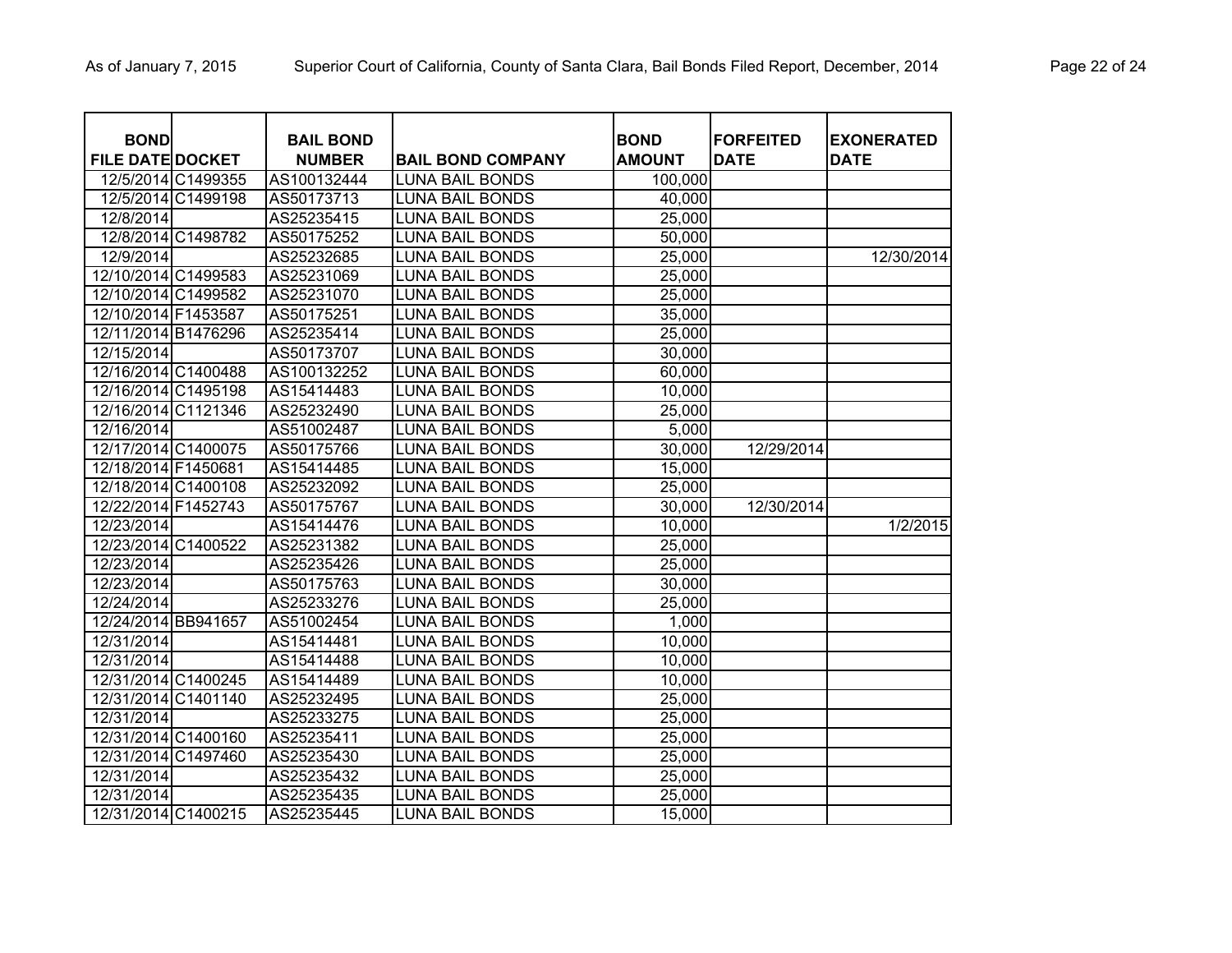| <b>BOND</b><br><b>FILE DATE DOCKET</b> | <b>BAIL BOND</b><br><b>NUMBER</b> | <b>BAIL BOND COMPANY</b>       | <b>BOND</b><br><b>AMOUNT</b> | <b>FORFEITED</b><br><b>DATE</b> | <b>EXONERATED</b><br><b>DATE</b> |
|----------------------------------------|-----------------------------------|--------------------------------|------------------------------|---------------------------------|----------------------------------|
| 12/31/2014 C1400146                    | AS50175651                        | <b>LUNA BAIL BONDS</b>         | 50,000                       |                                 |                                  |
| 12/1/2014 B1475953                     | AC00758343                        | NOR CAL BAIL BONDS             | 25,000                       |                                 |                                  |
| 12/24/2014 C1348294                    | U1020527867                       | NOR CAL BAIL BONDS             | 10,000                       |                                 |                                  |
| 12/12/2014 C1481965                    | S5102282653                       | <b>OUT NOW BAIL BONDS</b>      | 20,000                       |                                 |                                  |
| 12/1/2014 B1476225                     | 2014CC023346                      | PACIFIC COAST BAIL BONDS       | 17,000                       |                                 |                                  |
| 12/5/2014 C1499743                     | 2014CC023341                      | PACIFIC COAST BAIL BONDS       | 25,000                       |                                 |                                  |
| 12/5/2014 F1452865                     | 2014FF001037                      | PACIFIC COAST BAIL BONDS       | 150,000                      |                                 |                                  |
| 12/8/2014 C1240993                     | 2014DD013236                      | PACIFIC COAST BAIL BONDS       | 15,000                       |                                 |                                  |
| 12/9/2014 C1497608                     | 2014EE005932                      | PACIFIC COAST BAIL BONDS       | 7,500                        |                                 |                                  |
| 12/11/2014 C1497359                    | 2014CC023113                      | PACIFIC COAST BAIL BONDS       | 25,000                       |                                 |                                  |
| 12/11/2014 B1476420                    | 2014CC123343                      | PACIFIC COAST BAIL BONDS       | 10,000                       |                                 |                                  |
| 12/11/2014 B1476420                    | 2014EE005963                      | PACIFIC COAST BAIL BONDS       | 10,000                       |                                 |                                  |
| 12/15/2014                             | 2014BB034718                      | PACIFIC COAST BAIL BONDS       | 10,000                       |                                 |                                  |
| 12/19/2014 C1115157                    | 2014AA116745                      | PACIFIC COAST BAIL BONDS       | 5,000                        |                                 |                                  |
| 12/19/2014 C1499719                    | 2014DD013685                      | PACIFIC COAST BAIL BONDS       | 50,000                       |                                 |                                  |
| 12/24/2014 C1495624                    | 2014DD013686                      | PACIFIC COAST BAIL BONDS       | 40,000                       |                                 |                                  |
| 12/31/2014                             | 2014AA116747                      | PACIFIC COAST BAIL BONDS       | 5,000                        |                                 |                                  |
| 12/31/2014 C1400495                    | 2014CC023726                      | PACIFIC COAST BAIL BONDS       | 25,000                       |                                 |                                  |
| 12/1/2014                              | 2014DD012682                      | RAMIREZ BAIL BONDS             | 25,000                       |                                 | 12/26/2014                       |
| 12/3/2014 B1476057                     | 2014BB032570                      | RAMIREZ BAIL BONDS             | 10,000                       |                                 |                                  |
| 12/8/2014                              | 2014BB033274                      | RAMIREZ BAIL BONDS             | 10,000                       |                                 |                                  |
| 12/8/2014                              | 2014DD012929                      | RAMIREZ BAIL BONDS             | 10,000                       |                                 |                                  |
| 12/9/2014                              | 2014BB033275                      | RAMIREZ BAIL BONDS             | 10,000                       |                                 |                                  |
| 12/12/2014 C1481581                    | 2014CC023416                      | RAMIREZ BAIL BONDS             | 10,000                       |                                 |                                  |
| 12/17/2014                             | 2014DD013091                      | RAMIREZ BAIL BONDS             | 20,000                       |                                 |                                  |
| 12/24/2014                             | 2014DD013070                      | RAMIREZ BAIL BONDS             | 10,000                       |                                 |                                  |
| 12/31/2014 C1487402                    | 2014AA074247                      | RAMIREZ BAIL BONDS             | 5,000                        |                                 |                                  |
| 12/11/2014 C1498082                    | 2014GG000151                      | <b>TAPOUT BAIL BONDS</b>       | 400,000                      |                                 |                                  |
| 12/23/2014                             | 2014CC020437                      | <b>TAPOUT BAIL BONDS</b>       | 25,000                       |                                 |                                  |
| 12/31/2014                             | 2014DD012218                      | <b>TAPOUT BAIL BONDS</b>       | 50,000                       |                                 |                                  |
| 12/1/2014                              | IS30K165400                       | <b>TEDD WALLACE BAIL BONDS</b> | 25,000                       |                                 | 12/23/2014                       |
| 12/8/2014 C1495199                     | AS30K84376                        | THANG VO BAIL BONDS            | 10,000                       |                                 |                                  |
| 12/31/2014                             | AS50K54521                        | THANG VO BAIL BONDS            | 25,000                       |                                 |                                  |
| 12/1/2014                              | 2014BB027361                      | <b>VERONICA MELERO BAIL BO</b> | 10,000                       |                                 |                                  |